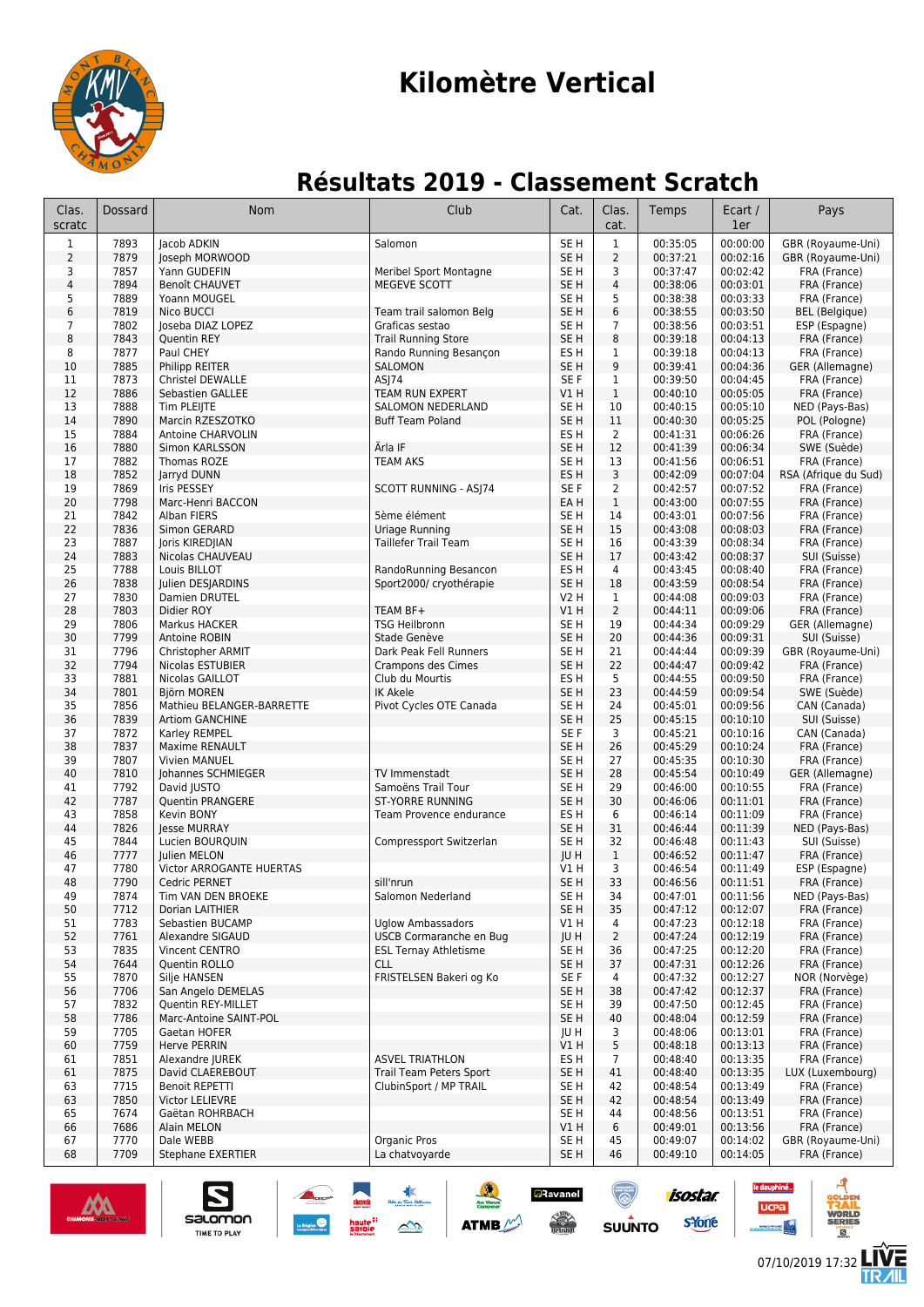

| Clas.<br>scratc | Dossard      | Nom                                      | Club                       | Cat.                               | Clas.<br>cat.  | Temps                | Ecart /<br>1er       | Pays                          |
|-----------------|--------------|------------------------------------------|----------------------------|------------------------------------|----------------|----------------------|----------------------|-------------------------------|
| 69              | 7789         | Adam BUCZYNSKI                           | Nokia Kraków               | V1H                                | $\overline{7}$ | 00:49:19             | 00:14:14             | POL (Pologne)                 |
| 70              | 7785         | Florian PEUCHOT                          | <b>AIX ATHLE PROVENCE</b>  | SE <sub>H</sub>                    | 47             | 00:49:23             | 00:14:18             | FRA (France)                  |
| 71              | 7849         | <b>Baptiste CHAILLOU</b>                 | Angevins                   | ES <sub>H</sub>                    | 8              | 00:49:31             | 00:14:26             | FRA (France)                  |
| 72              | 7700         | Elie CHATELOT                            |                            | SE <sub>H</sub>                    | 48             | 00:49:33             | 00:14:28             | FRA (France)                  |
| 73              | 7641         | <b>Quentin GUILLIER</b>                  | Rouen Triathlon            | SE <sub>H</sub>                    | 49             | 00:49:34             | 00:14:29             | FRA (France)                  |
| 73              | 7812         | Johannes KIND                            |                            | V1H                                | 8              | 00:49:34             | 00:14:29             | GER (Allemagne)               |
| 75              | 7781         | Anthony CALVET                           | Salomon/PaganelliTraini    | SE <sub>H</sub>                    | 50             | 00:49:39             | 00:14:34             | FRA (France)                  |
| 76              | 7682         | Liroy PONTIER                            |                            | SE <sub>H</sub>                    | 51             | 00:49:47             | 00:14:42             | FRA (France)                  |
| 77              | 7680         | Thomas CHALUMEAU                         |                            | ES <sub>H</sub>                    | 9              | 00:49:56             | 00:14:51             | FRA (France)                  |
| 78              | 7737         | Joris OUGIER                             |                            | <b>JUH</b>                         | $\overline{4}$ | 00:49:57             | 00:14:52             | FRA (France)                  |
| 79              | 7876         | Sven REMAKEL                             | Trail team Peters Sport    | SE <sub>H</sub>                    | 52             | 00:50:05             | 00:15:00             | LUX (Luxembourg)              |
| 80              | 7536         | Alex GIGON                               |                            | SE <sub>H</sub>                    | 53             | 00:50:08             | 00:15:03             | FRA (France)                  |
| 81              | 7714         | Kevin CROO                               | <b>OXSITIS</b>             | SE <sub>H</sub>                    | 54             | 00:50:10             | 00:15:05             | FRA (France)                  |
| 82              | 7767         | Thibault DESCOLLONGES                    |                            | SE <sub>H</sub>                    | 55             | 00:50:16             | 00:15:11             | FRA (France)                  |
| 83              | 7813         | Nicholas CALVEREY                        |                            | SE H                               | 56             | 00:50:28             | 00:15:23             | RSA (Afrique du Sud)          |
| 84              | 7793         | Loïs KEDOCHIM                            |                            | SE <sub>H</sub>                    | 57             | 00:50:31             | 00:15:26             | FRA (France)                  |
| 85              | 7633         | Peter KUONEN                             |                            | V3H                                | $\mathbf{1}$   | 00:50:32             | 00:15:27             | SUI (Suisse)                  |
| 86              | 7871         | Nicola DUNCAN                            | Carnethy Hill Racing Cl    | SE <sub>F</sub>                    | 5              | 00:50:34             | 00:15:29             | IRL (Irlande)                 |
| 87              | 7866         | <b>Florence BAIRROS</b>                  |                            | SE <sub>F</sub>                    | 6              | 00:50:41             | 00:15:36             | FRA (France)                  |
| 88              | 7805         | <b>Benoit BRONLET</b>                    |                            | V1H                                | 9              | 00:50:42             | 00:15:37             | <b>BEL</b> (Belgique)         |
| 89              | 7800         | Yannick ESCOFIER                         |                            | SE <sub>H</sub>                    | 58             | 00:50:43             | 00:15:38             | <b>BEL</b> (Belgique)         |
| 90              | 7605         | Antoine PENIDE                           | FIT TRI TEAM               | SE <sub>H</sub>                    | 59             | 00:50:45             | 00:15:40             | FRA (France)                  |
| 90<br>92        | 7778<br>7716 | Jeremie CHAPUIS<br>Mickaël VOGEL         |                            | SE <sub>H</sub><br>SE <sub>H</sub> | 59<br>61       | 00:50:45<br>00:50:54 | 00:15:40<br>00:15:49 | FRA (France)                  |
| 93              | 7808         | Pascal HENRY                             | Sans                       | <b>V2 H</b>                        | $\overline{2}$ | 00:50:57             | 00:15:52             | FRA (France)<br>FRA (France)  |
| 94              | 7638         | Jérôme VERACX-DAVY                       | <b>USCCAEN TRIATHLON</b>   | VIH                                | 10             | 00:51:02             | 00:15:57             | FRA (France)                  |
| 95              | 7868         | Igone CAMPOS ODRIOZOLA                   | Dynafit                    | SE F                               | $\overline{7}$ | 00:51:07             | 00:16:02             | ESP (Espagne)                 |
| 96              | 7667         | Hannah RUSSELL                           | Helm Hill                  | ES <sub>F</sub>                    | $\mathbf{1}$   | 00:51:09             | 00:16:04             | GBR (Royaume-Uni)             |
| 97              | 7529         | Pierre Alain GARNIER                     | Dole AC                    | SE H                               | 62             | 00:51:10             | 00:16:05             | FRA (France)                  |
| 97              | 7779         | Joby VOUILLAMOZ                          | <b>Team Promosport</b>     | VIH                                | 11             | 00:51:10             | 00:16:05             | SUI (Suisse)                  |
| 99              | 7701         | lan NORTON                               |                            | V1H                                | 12             | 00:51:11             | 00:16:06             | GBR (Royaume-Uni)             |
| 100             | 7718         | Nicolas CHARBONNET                       | Teysalpi                   | SE <sub>H</sub>                    | 63             | 00:51:12             | 00:16:07             | SUI (Suisse)                  |
| 101             | 7708         | Ryan WHATLING                            | City of Portsmouth         | SE <sub>H</sub>                    | 64             | 00:51:16             | 00:16:11             | GBR (Royaume-Uni)             |
| 102             | 7637         | Laurent CHALVET                          | <b>SALTA BARTAS</b>        | VIH                                | 13             | 00:51:20             | 00:16:15             | FRA (France)                  |
| 103             | 7833         | Sébastien NAIN                           | Team Instinct              | V1 H                               | 14             | 00:51:21             | 00:16:16             | FRA (France)                  |
| 104             | 7535         | Freddy JOURNET                           | TIM Isère Montagne         | V1H                                | 15             | 00:51:25             | 00:16:20             | FRA (France)                  |
| 105             | 7635         | Christophe VALLEE                        |                            | V1 H                               | 16             | 00:51:39             | 00:16:34             | FRA (France)                  |
| 106             | 7736         | Yannick CARRERO                          |                            | SE <sub>H</sub>                    | 65             | 00:51:40             | 00:16:35             | FRA (France)                  |
| 107             | 7688         | <b>Bracken DAWSON</b>                    |                            | SE <sub>H</sub>                    | 66             | 00:51:42             | 00:16:37             | GBR (Royaume-Uni)             |
| 108             | 7821         | Swann ROBERT                             |                            | SE <sub>H</sub>                    | 67             | 00:51:46             | 00:16:41             | FRA (France)                  |
| 108             | 7848         | John DUVAL                               | <b>EMHM</b>                | SE H                               | 67             | 00:51:46             | 00:16:41             | FRA (France)                  |
| 110             | 7699         | Andrew HAN                               | <b>Fulham Running Club</b> | VIH                                | 17             | 00:51:55             | 00:16:50             | NZL (Nouvelle-<br>Zélande)    |
| 111             | 7531         | Nicolas PILATTE                          |                            | SE <sub>H</sub>                    | 69             | 00:51:57             | 00:16:52             | <b>BEL</b> (Belgique)         |
| 112             | 7733         | Matthieu LANGERON                        | <b>ACPJ</b>                | V1H                                | 18             | 00:52:05             | 00:17:00             | FRA (France)                  |
| 113             | 7559         | Barry O'NEILL                            |                            | SE <sub>H</sub>                    | 70             | 00:52:09             | 00:17:04             | IRL (Irlande)                 |
| 114             | 7713         | <b>Hector REGUERA</b>                    | Chamonix Ski Alpinisme     | SE H                               | 71             | 00:52:13             | 00:17:08             | ESP (Espagne)                 |
| 114             | 7776         | Julien BEVALOT<br>Thibault THOMAS        | TEAM RANDO RUNNING BESA    | V1 H                               | 19<br>10       | 00:52:13<br>00:52:16 | 00:17:08             | FRA (France)                  |
| 116<br>117      | 7534         | Joe O'LEARY                              | Munster Mountain runnin    | ES H<br>V1 H                       | 20             | 00:52:17             | 00:17:11<br>00:17:12 | FRA (France)<br>IRL (Irlande) |
| 117             | 7538<br>7618 | Jerome PAGNIEZ                           |                            | VIH                                | 20             | 00:52:17             | 00:17:12             | FRA (France)                  |
| 119             | 7804         | James MOORE                              | Winchester & District      | SE H                               | 72             | 00:52:27             | 00:17:22             | GBR (Royaume-Uni)             |
| 120             | 7738         | Jos ADDISON                              | Helm Hill                  | SE H                               | 73             | 00:52:30             | 00:17:25             | GBR (Royaume-Uni)             |
| 120             | 7774         | Adrien MARIE                             |                            | SE <sub>H</sub>                    | 73             | 00:52:30             | 00:17:25             | FRA (France)                  |
| 122             | 7724         | Arnaud PEREIRA                           |                            | SE H                               | 75             | 00:52:34             | 00:17:29             | FRA (France)                  |
| 123             | 7561         | Gavan HENNIGAN                           |                            | SE <sub>H</sub>                    | 76             | 00:52:40             | 00:17:35             | IRL (Irlande)                 |
| 124             | 7691         | <b>Bastien ROY</b>                       |                            | SE <sub>H</sub>                    | 77             | 00:52:42             | 00:17:37             | FRA (France)                  |
| 124             | 7864         | Clare PROSSER                            |                            | $VI$ F                             | $\mathbf{1}$   | 00:52:42             | 00:17:37             | GBR (Royaume-Uni)             |
| 126             | 7775         | Alex HURRELL                             |                            | SE <sub>H</sub>                    | 78             | 00:52:44             | 00:17:39             | GBR (Royaume-Uni)             |
| 127             | 7447         | Natasha BUCKLEY                          |                            | $VI$ F                             | $\overline{2}$ | 00:52:49             | 00:17:44             | NZL (Nouvelle-<br>Zélande)    |
| 127             | 7614         | <b>Stephane BAILLON</b>                  |                            | V1 H                               | 22             | 00:52:49             | 00:17:44             | FRA (France)                  |
| 129             | 7643         | Julien DEZARNAULDS                       |                            | V1 H                               | 23             | 00:52:59             | 00:17:54             | FRA (France)                  |
| 130             | 7530         | Jean-Claude PAROLI                       | <b>JC EPERNAY</b>          | V3H                                | $\overline{2}$ | 00:53:06             | 00:18:01             | FRA (France)                  |
| 130             | 7772         | Thomas BRESDIN                           |                            | SE H                               | 79             | 00:53:06             | 00:18:01             | FRA (France)                  |
| 132             | 7636         | Philippe VAILLANT                        |                            | V2 H                               | 3              | 00:53:10             | 00:18:05             | FRA (France)                  |
| 133             | 7629         | Joel FERRARI                             |                            | SE <sub>H</sub>                    | 80             | 00:53:16             | 00:18:11             | SUI (Suisse)                  |
| 134             | 7829         | Tomas KOBAYASHI                          | Domnarvets GolF            | <b>V2 H</b>                        | 4              | 00:53:24             | 00:18:19             | SWE (Suède)                   |
| 135             | 7855         | Lucas LEVORATI                           |                            | SE <sub>H</sub>                    | 81             | 00:53:25             | 00:18:20             | FRA (France)                  |
| 136             | 7828         | Yohan RIBAL                              | <b>MBA</b>                 | V1H                                | 24             | 00:53:27             | 00:18:22             | FRA (France)                  |
| 137             | 7692         | Igor COSSON                              | club des sports chamoni    | V2 H                               | 5              | 00:53:28             | 00:18:23             | FRA (France)                  |
| 138<br>139      | 7654<br>7524 | <b>Thomas MAIRE</b><br>Marc FRANCO FARRE |                            | SE <sub>H</sub><br>SE <sub>H</sub> | 82<br>83       | 00:53:30<br>00:53:34 | 00:18:25<br>00:18:29 | FRA (France)<br>ESP (Espagne) |
| 140             | 7685         | Pierre - Yves MARTIN                     | Vélosophe                  | V3H                                | 3              | 00:53:36             | 00:18:31             | SUI (Suisse)                  |
| 141             | 7520         | Didier PIRLING                           | Cop'ain de trail           | SE <sub>H</sub>                    | 84             | 00:53:49             | 00:18:44             | FRA (France)                  |
|                 |              |                                          |                            |                                    |                |                      |                      |                               |

惠

 $\rightarrow$ 

 $\frac{1}{2}$ 

ATMB

**a**Ravanel

 $\frac{1}{2}$ 

 $\bigcirc$ 

 $su\overset{\bullet}{\mathsf{unro}}$ 



S

satomon

TIME TO PLAY

le dauphiné...

**UCPa** 

*<u>Antibook</u>* 

isostar.

**s**Yone



ه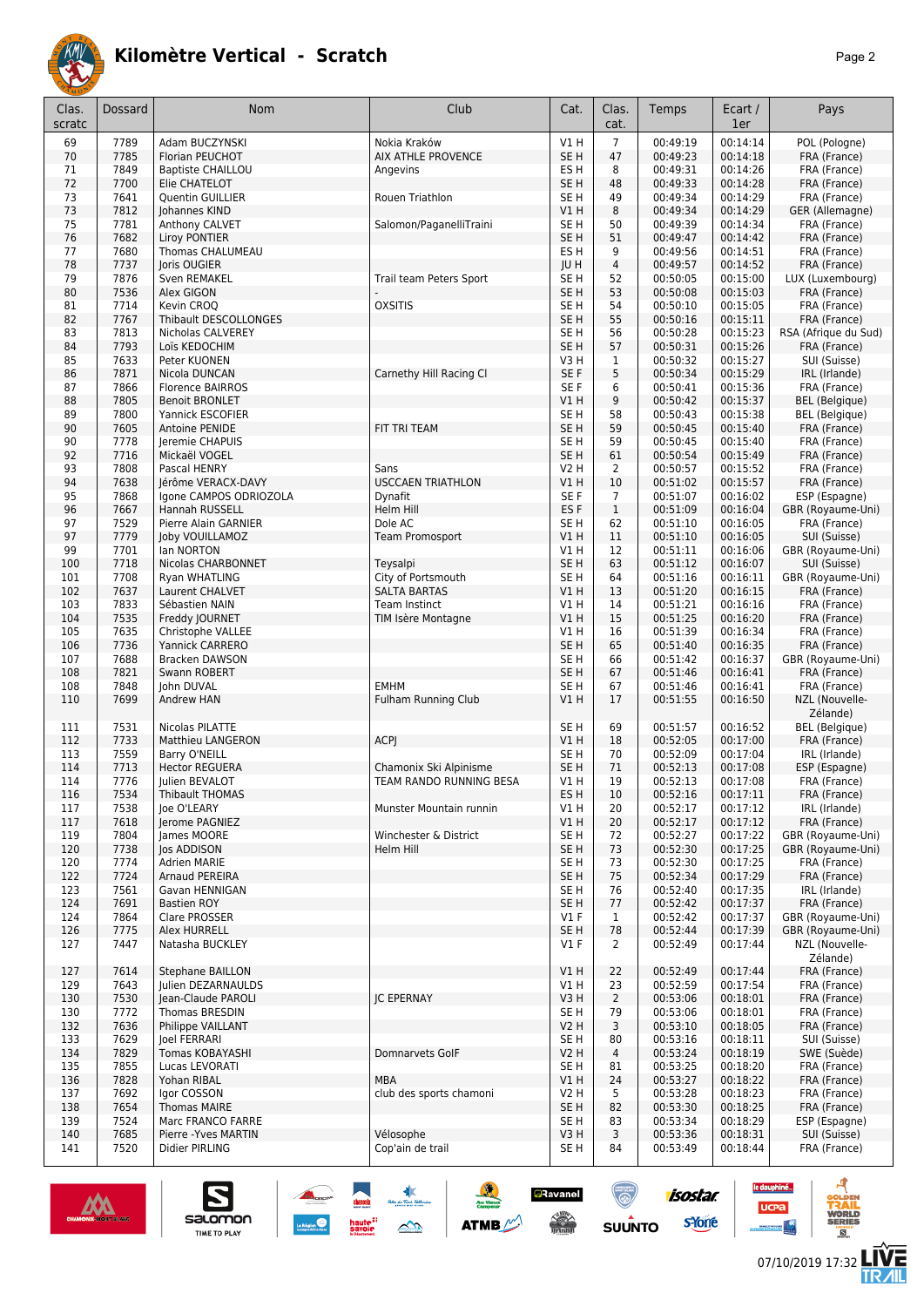

| Clas.<br>scratc | Dossard      | Nom                                                | Club                                          | Cat.                           | Clas.<br>cat.        | Temps                | Ecart /<br>1er       | Pays                                     |
|-----------------|--------------|----------------------------------------------------|-----------------------------------------------|--------------------------------|----------------------|----------------------|----------------------|------------------------------------------|
| 141             | 7580         | Alexandra HEINTZ                                   |                                               | $VI$ F                         | 3                    | 00:53:49             | 00:18:44             | FRA (France)                             |
| 143             | 7544         | Mathieu URVOAZ                                     |                                               | SE <sub>H</sub>                | 85                   | 00:53:50             | 00:18:45             | FRA (France)                             |
| 144             | 7632         | Baptiste DANJOU                                    |                                               | SE <sub>H</sub>                | 86                   | 00:53:53             | 00:18:48             | FRA (France)                             |
| 145             | 7557         | Julien CORBINEAU                                   | Estuaire athletic club                        | SE <sub>H</sub>                | 87                   | 00:54:01             | 00:18:56             | FRA (France)                             |
| 146             | 7625         | Mickael JULLIARD                                   |                                               | SE <sub>H</sub>                | 88                   | 00:54:04             | 00:18:59             | FRA (France)                             |
| 147<br>148      | 7720<br>7486 | Grégoire LE HYARIC<br>Ioannis KALIKAS              | Caf annecy                                    | ES <sub>H</sub><br>V1 H        | 11<br>25             | 00:54:06<br>00:54:10 | 00:19:01<br>00:19:05 | FRA (France)<br>GRE (Grèce)              |
| 149             | 7243         | Joseph GOSLING                                     |                                               | SE <sub>H</sub>                | 89                   | 00:54:15             | 00:19:10             | GBR (Royaume-Uni)                        |
| 150             | 7697         | Philippe BUNEL                                     | ASRD                                          | V1 H                           | 26                   | 00:54:18             | 00:19:13             | FRA (France)                             |
| 151             | 7696         | Mathieu GINGLINGER                                 |                                               | SE <sub>H</sub>                | 90                   | 00:54:19             | 00:19:14             | FRA (France)                             |
| 152             | 7695         | Angelo BOSCO                                       | Asd inrun                                     | SE <sub>H</sub>                | 91                   | 00:54:20             | 00:19:15             | ITA (Italie)                             |
| 153             | 7597         | Fabrice JANSSEN                                    | Malm                                          | SE <sub>H</sub>                | 92                   | 00:54:23             | 00:19:18             | <b>BEL</b> (Belgique)                    |
| 154             | 7587         | Clément RENARD                                     | <b>FLRC Running</b>                           | ES <sub>H</sub>                | 12                   | 00:54:26             | 00:19:21             | FRA (France)                             |
| 155             | 7651         | Fabien GROSSET-JANIN                               | <b>CrossFit Mont-Blanc</b>                    | SE <sub>H</sub>                | 93                   | 00:54:27             | 00:19:22             | FRA (France)                             |
| 156<br>156      | 7515<br>7549 | Ronan CHATELAIN<br>Stephen LOW                     | Aix Athlé Provence<br>BLACKWATER VALLEY RUNNE | V2 H<br>V3H                    | 6<br>$\overline{4}$  | 00:54:37<br>00:54:37 | 00:19:32<br>00:19:32 | FRA (France)<br>GBR (Royaume-Uni)        |
| 158             | 7768         | Frederic GOFFLOT                                   |                                               | V1 H                           | 27                   | 00:54:43             | 00:19:38             | <b>BEL</b> (Belgique)                    |
| 159             | 7623         | Ludovic FERRARI                                    |                                               | SE <sub>H</sub>                | 94                   | 00:54:45             | 00:19:40             | FRA (France)                             |
| 160             | 7504         | Anthony JEAN                                       | Pays de Nemours Running                       | SE H                           | 95                   | 00:54:56             | 00:19:51             | FRA (France)                             |
| 161             | 7704         | Franck ROSIER                                      | EA SAINT CHAMOND                              | VIH                            | 28                   | 00:54:59             | 00:19:54             | FRA (France)                             |
| 162             | 7518         | Tom LANGLIN                                        | Rando running Besançon                        | ES <sub>H</sub>                | 13                   | 00:55:00             | 00:19:55             | FRA (France)                             |
| 162             | 7818         | Christophe STURZENEGGER                            |                                               | <b>V1 H</b>                    | 29                   | 00:55:00             | 00:19:55             | SUI (Suisse)                             |
| 164             | 7566         | Pierre-Maxime ROUSSELOT                            |                                               | ES <sub>H</sub>                | 14                   | 00:55:05             | 00:20:00             | FRA (France)                             |
| 164<br>166      | 7599<br>7577 | <b>Alexandre LEFEBVRE</b><br><b>Estelle RASSIN</b> | presqu ile querandaise                        | SE <sub>H</sub><br><b>V1 F</b> | 96<br>$\overline{4}$ | 00:55:05<br>00:55:10 | 00:20:00<br>00:20:05 | FRA (France)<br>FRA (France)             |
| 167             | 7622         | Claude CORONA                                      | <b>VESUBIE TRAIL CLUB</b>                     | <b>V2 H</b>                    | $\overline{7}$       | 00:55:15             | 00:20:10             | FRA (France)                             |
| 168             | 7771         | Julien BERNARDIN                                   |                                               | SE <sub>H</sub>                | 97                   | 00:55:16             | 00:20:11             | FRA (France)                             |
| 169             | 7628         | <b>Yves ANCRENAZ</b>                               | Club des sports Chamoni                       | <b>V2 H</b>                    | 8                    | 00:55:29             | 00:20:24             | FRA (France)                             |
| 170             | 7663         | Bénédicte BAS                                      | MBA                                           | SE <sub>F</sub>                | 8                    | 00:55:33             | 00:20:28             | FRA (France)                             |
| 171             | 7734         | William YVRARD                                     |                                               | SE <sub>H</sub>                | 98                   | 00:55:34             | 00:20:29             | FRA (France)                             |
| 172             | 7726         | Julien DA MOTA                                     |                                               | SE H                           | 99                   | 00:55:38             | 00:20:33             | FRA (France)                             |
| 173             | 7827         | Xavier KOECHLIN                                    |                                               | <b>V2 H</b>                    | 9                    | 00:55:41             | 00:20:36             | FRA (France)                             |
| 174<br>175      | 7519<br>7616 | <b>Guillaume MOULIN</b><br><b>Gautier MONNET</b>   | KALENJI TEAM<br><b>DIVONNE RUNNING</b>        | SE H<br>SE <sub>H</sub>        | 100<br>101           | 00:55:48<br>00:55:57 | 00:20:43<br>00:20:52 | FRA (France)<br>FRA (France)             |
| 176             | 7481         | Laurent MACHO                                      | sans club                                     | V1H                            | 30                   | 00:56:04             | 00:20:59             | FRA (France)                             |
| 176             | 7543         | Jérôme STASZAK                                     | Décider Sa Vie                                | V1H                            | 30                   | 00:56:04             | 00:20:59             | FRA (France)                             |
| 178             | 7313         | David BONDEAU                                      |                                               | SE <sub>H</sub>                | 102                  | 00:56:08             | 00:21:03             | FRA (France)                             |
| 179             | 7749         | <b>Emily CLARK</b>                                 |                                               | SE F                           | 9                    | 00:56:11             | 00:21:06             | USA (Etats-Unis)                         |
| 180             | 7693         | Richard HANNA                                      | MOURNE RUNNERS                                | SE <sub>H</sub>                | 103                  | 00:56:14             | 00:21:09             | GBR (Royaume-Uni)                        |
| 180             | 7769         | Grégory TAKVORIAN                                  |                                               | SE <sub>H</sub>                | 103                  | 00:56:14             | 00:21:09             | FRA (France)                             |
| 182             | 7537         | <b>Brian BUCKLEY</b>                               | Watergrasshill AC<br>Born To Run              | SE <sub>H</sub>                | 105                  | 00:56:18<br>00:56:21 | 00:21:13             | IRL (Irlande)                            |
| 183<br>184      | 7527<br>7421 | Christophe CARON<br>Nicolas BONNEFOY               |                                               | SE <sub>H</sub><br>SE H        | 106<br>107           | 00:56:33             | 00:21:16<br>00:21:28 | <b>BEL</b> (Belgique)<br>FRA (France)    |
| 185             | 7507         | Vincent DUQUESNE                                   | <b>NCS Traileman</b>                          | VIH                            | 32                   | 00:56:34             | 00:21:29             | FRA (France)                             |
| 186             | 7402         | Pierre CAUDRON                                     |                                               | V1 H                           | 33                   | 00:56:36             | 00:21:31             | FRA (France)                             |
| 187             | 7762         | <b>Jo PLAETE</b>                                   |                                               | SE <sub>H</sub>                | 108                  | 00:56:38             | 00:21:33             | <b>BEL</b> (Belgique)                    |
| 188             | 7678         | Henri Pierre PERRIN                                |                                               | V1 H                           | 34                   | 00:56:41             | 00:21:36             | FRA (France)                             |
| 189             | 7560         | <b>Tristan BUT</b>                                 |                                               | SE <sub>H</sub>                | 109                  | 00:56:46             | 00:21:41             | FRA (France)                             |
| 189<br>191      | 7653<br>7847 | Raf VANLATHEM<br>Vladimir KASTIER                  |                                               | V1 H<br>SE H                   | 35<br>110            | 00:56:46<br>00:56:49 | 00:21:41<br>00:21:44 | <b>BEL</b> (Belgique)<br>SVK (Slovaquie) |
| 192             | 7681         | Raphael VINCENT                                    |                                               | SE <sub>H</sub>                | 111                  | 00:56:50             | 00:21:45             | FRA (France)                             |
| 193             | 7235         | <b>Franck DUCERF</b>                               |                                               | <b>V2 H</b>                    | 10                   | 00:56:58             | 00:21:53             | FRA (France)                             |
| 194             | 7552         | Kurt KROGER                                        |                                               | V2 H                           | 11                   | 00:57:02             | 00:21:57             | USA (Etats-Unis)                         |
| 195             | 7419         | Pierre-Alexandre BUIL                              |                                               | SE <sub>H</sub>                | 112                  | 00:57:03             | 00:21:58             | FRA (France)                             |
| 196             | 7450         | Audrey WELZBACHER                                  |                                               | $VI$ F                         | 5                    | 00:57:06             | 00:22:01             | FRA (France)                             |
| 197             | 7694         | Marc SOANE                                         | Basingstoke & Mid Hants                       | V1H                            | 36                   | 00:57:10             | 00:22:05             | GBR (Royaume-Uni)                        |
| 197<br>199      | 7809<br>7449 | Marcel DARLING<br>Sandra LAUENSTEIN                | <b>SHELTON STRIDERS</b><br>ANCO               | V1 H<br>SE F                   | 36<br>10             | 00:57:10<br>00:57:14 | 00:22:05<br>00:22:09 | GBR (Royaume-Uni)<br>SUI (Suisse)        |
| 199             | 7752         | Karen Cheng Hoon GEH                               |                                               | $VI$ F                         | 6                    | 00:57:14             | 00:22:09             | MAS (Malaisie)                           |
| 201             | 7403         | Patrick PETEY                                      | Sganaa                                        | V1H                            | 38                   | 00:57:18             | 00:22:13             | ITA (Italie)                             |
| 202             | 7405         | Miguel Angel LOPEZ PUIG                            | C.E. MADTEAM                                  | V1 H                           | 39                   | 00:57:28             | 00:22:23             | ESP (Espagne)                            |
| 202             | 7574         | Andrea ELISCHEROVA                                 | Koliba u Jogošíka                             | SE F                           | 11                   | 00:57:28             | 00:22:23             | SVK (Slovaquie)                          |
| 204             | 7528         | Pierre DECHNIK                                     | Les Loups                                     | V1 H                           | 40                   | 00:57:30             | 00:22:25             | FRA (France)                             |
| 205             | 7532         | Robert DEWHURST                                    |                                               | <b>V2 H</b>                    | 12                   | 00:57:32             | 00:22:27             | GBR (Royaume-Uni)                        |
| 206<br>207      | 7521<br>7569 | Joao NEVES<br>Jean-François BURATTI                | <b>CMBM</b>                                   | SE <sub>H</sub><br>V2 H        | 113<br>13            | 00:57:33<br>00:57:35 | 00:22:28<br>00:22:30 | POR (Portugal)<br>FRA (France)           |
| 208             | 7640         | <b>Scott WALLACE</b>                               | <b>Goring Road Runners</b>                    | V1 H                           | 41                   | 00:57:47             | 00:22:42             | GBR (Royaume-Uni)                        |
| 209             | 7555         | Stephan GENESTA                                    |                                               | VIH                            | 42                   | 00:57:52             | 00:22:47             | FRA (France)                             |
| 210             | 7687         | Dominique RASSIN                                   | presqu ile guerandaise                        | V <sub>2</sub> H               | 14                   | 00:57:56             | 00:22:51             | FRA (France)                             |
| 211             | 7619         | Gaetan BLANCHARD                                   |                                               | SE H                           | 114                  | 00:58:03             | 00:22:58             | FRA (France)                             |
| 212             | 7513         | Claude GALLAY                                      |                                               | V2 H                           | 15                   | 00:58:05             | 00:23:00             | FRA (France)                             |
| 213             | 7378         | Loic ARMANGE                                       | ROQUEFORT-SARBAZAN Spor                       | SE <sub>H</sub>                | 115                  | 00:58:06             | 00:23:01             | FRA (France)                             |
| 213<br>215      | 7606<br>7689 | José DESMEULLES<br>Monfray DAVID                   | Thales / Team Lucien                          | SE H<br>SE <sub>H</sub>        | 115<br>117           | 00:58:06<br>00:58:07 | 00:23:01<br>00:23:02 | FRA (France)<br>FRA (France)             |
| 216             | 7440         | Magali VIONNET                                     | NCS Traîleman                                 | SE F                           | 12                   | 00:58:08             | 00:23:03             | SUI (Suisse)                             |
|                 |              |                                                    |                                               |                                |                      |                      |                      |                                          |

惠

 $\rightarrow$ 

 $\frac{1}{2}$ 

**ATMB** 

**a**Ravanel

 $\frac{1}{2}$ 

 $\bigcirc$ 

 $su\overset{\bullet}{\mathsf{unro}}$ 



S

salomon

TIME TO PLAY



**isostar** 

**s**Yone

le dauphiné...

**UCPa** 

- 4



d

 $\overline{a}$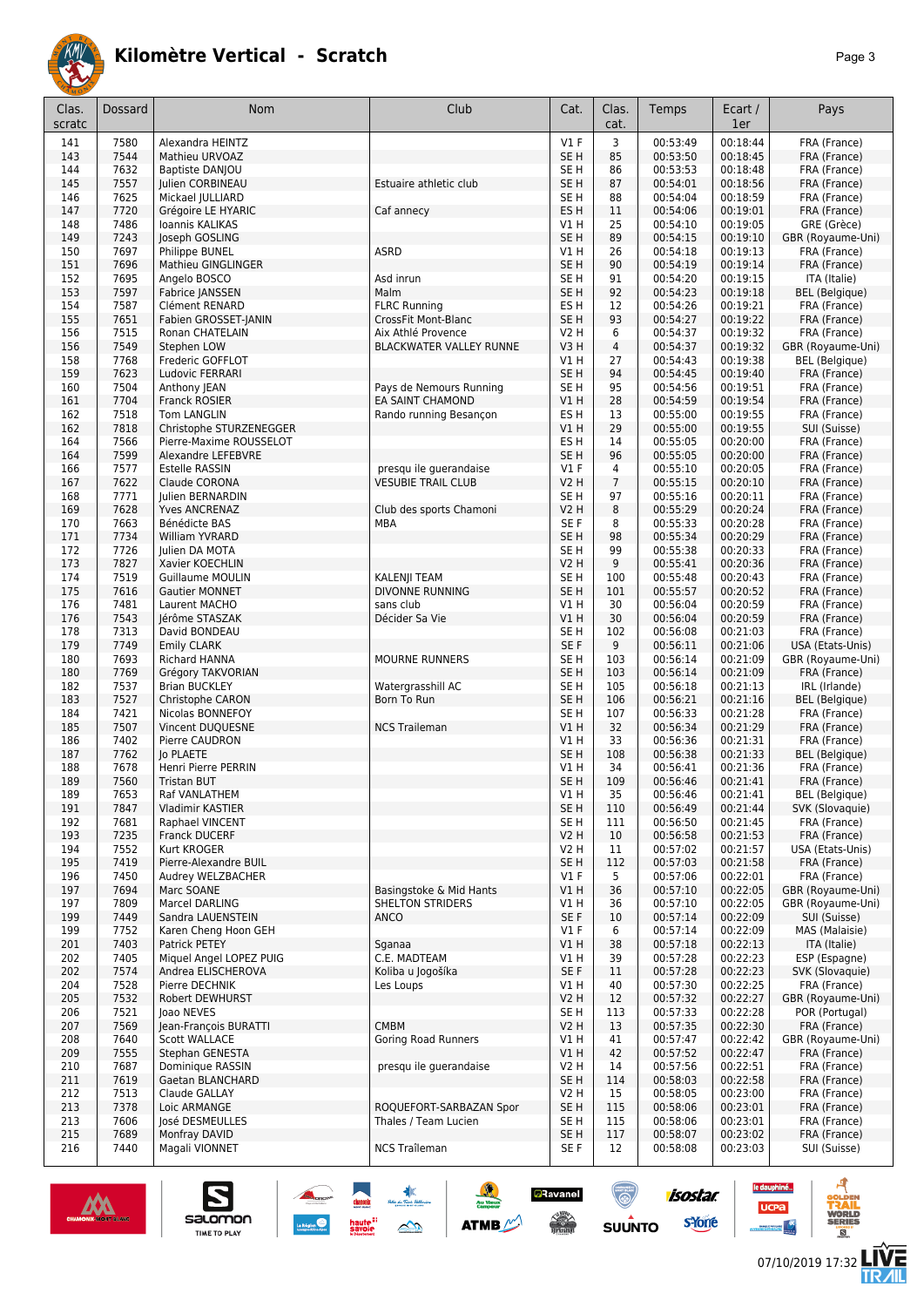

| Clas.<br>scratc | Dossard      | Nom                                               | Club                           | Cat.                               | Clas.<br>cat.  | Temps                | Ecart /<br>1er       | Pays                                     |
|-----------------|--------------|---------------------------------------------------|--------------------------------|------------------------------------|----------------|----------------------|----------------------|------------------------------------------|
| 216             | 7452         | Victoria MICHEL                                   |                                | SE <sub>F</sub>                    | 12             | 00:58:08             | 00:23:03             | FRA (France)                             |
| 216             | 7492         | Christopher LECLERCQ                              |                                | SE <sub>H</sub>                    | 118            | 00:58:08             | 00:23:03             | FRA (France)                             |
| 219             | 7424         | Sébastien FORGNONE                                |                                | V1 H                               | 43             | 00:58:15             | 00:23:10             | FRA (France)                             |
| 220             | 7608         | Lucas LENGARD                                     | <b>EA CHAMBERY</b>             | ES H                               | 15             | 00:58:17             | 00:23:12             | FRA (France)                             |
| 221             | 7533         | <b>Bruno RIBEIRO</b>                              | Kaninos                        | SE <sub>H</sub>                    | 119            | 00:58:19             | 00:23:14             | POR (Portugal)                           |
| 222<br>222      | 7464<br>7554 | Christophe VRANKENNE<br><b>Wolfgang SCHMIEGER</b> | TV Immenstadt                  | VIH<br>V3H                         | 44<br>5        | 00:58:20<br>00:58:20 | 00:23:15<br>00:23:15 | <b>BEL</b> (Belgique)<br>GER (Allemagne) |
| 224             | 7540         | Jacob VAN HEERDEN                                 |                                | SE H                               | 120            | 00:58:21             | 00:23:16             | GBR (Royaume-Uni)                        |
| 225             | 7546         | Pierre LEBAS                                      |                                | SE <sub>H</sub>                    | 121            | 00:58:27             | 00:23:22             | FRA (France)                             |
| 226             | 7525         | Carlos DA SILVA                                   | Rolex Sport                    | V1 H                               | 45             | 00:58:31             | 00:23:26             | SUI (Suisse)                             |
| 227             | 7568         | Georges-Adrien NAUDIN                             |                                | SE <sub>H</sub>                    | 122            | 00:58:34             | 00:23:29             | FRA (France)                             |
| 228             | 7607         | Jean Francois BASTIN                              | Tek & Trail Bertrix            | V1H                                | 46             | 00:58:39             | 00:23:34             | <b>BEL</b> (Belgique)                    |
| 229             | 7634         | <b>Emmanuel MARET</b>                             | FK Amur                        | <b>V2 H</b>                        | 16             | 00:58:50             | 00:23:45             | SUI (Suisse)                             |
| 230             | 7512         | Damien DESPLATS                                   | Les Montagn'Hardeurs           | SE <sub>H</sub>                    | 123            | 00:58:51             | 00:23:46             | FRA (France)                             |
| 231<br>232      | 7669<br>7671 | Rémi JURIN<br>Joshua MEHTA                        |                                | SE <sub>H</sub><br>SE <sub>H</sub> | 124<br>125     | 00:58:53<br>00:58:54 | 00:23:48<br>00:23:49 | FRA (France)<br>GBR (Royaume-Uni)        |
| 233             | 7673         | Benoît PARIS                                      |                                | SE <sub>H</sub>                    | 126            | 00:58:59             | 00:23:54             | FRA (France)                             |
| 233             | 7731         | Ayala Martinez IGNASI                             | <b>AOS TEAM</b>                | SE <sub>H</sub>                    | 126            | 00:58:59             | 00:23:54             | ESP (Espagne)                            |
| 235             | 7545         | Nicolas DIRAND                                    |                                | SE <sub>H</sub>                    | 128            | 00:59:01             | 00:23:56             | FRA (France)                             |
| 236             | 7510         | Stéphane FLUELI                                   | Flüx Team                      | V1H                                | 47             | 00:59:03             | 00:23:58             | SUI (Suisse)                             |
| 237             | 7460         | Amandine REVEL                                    |                                | SE F                               | 14             | 00:59:07             | 00:24:02             | FRA (France)                             |
| 237             | 7579         | Diana KABANOVA                                    | SL EA Gillonnay La Côte        | SE F                               | 14             | 00:59:07             | 00:24:02             | FRA (France)                             |
| 239<br>240      | 7500<br>7562 | Patrice NAIRI                                     | run in club                    | V1 H<br>SE <sub>H</sub>            | 48<br>129      | 00:59:11<br>00:59:15 | 00:24:06<br>00:24:10 | FRA (France)<br><b>BEL</b> (Belgique)    |
| 241             | 7627         | Sven MICHIELS<br>Eric LOGEZ                       | EA ST QUENTIN EN YVELIN        | V1 H                               | 49             | 00:59:16             | 00:24:11             | FRA (France)                             |
| 242             | 7649         | Andersson BJORN                                   | Fysrehab                       | V <sub>2</sub> H                   | 17             | 00:59:29             | 00:24:24             | SWE (Suède)                              |
| 243             | 7341         | Jocelyn SCHMIDT                                   |                                | SE F                               | 16             | 00:59:32             | 00:24:27             | USA (Etats-Unis)                         |
| 244             | 7400         | <b>Corentin GALLOIS</b>                           |                                | SE <sub>H</sub>                    | 130            | 00:59:36             | 00:24:31             | FRA (France)                             |
| 245             | 7441         | Angelique DUCREZ                                  | <b>AC EVIAN</b>                | SE F                               | 17             | 00:59:38             | 00:24:33             | FRA (France)                             |
| 245             | 7631         | Thierry FAGIANO                                   |                                | <b>V2 H</b>                        | 18             | 00:59:38             | 00:24:33             | FRA (France)                             |
| 247             | 7626         | Arnaud WAUQUIER                                   | <b>SAM Paris 12</b>            | V1 H                               | 50             | 00:59:40             | 00:24:35             | FRA (France)                             |
| 248<br>249      | 7683<br>7496 | Mathieu DEVANT<br>Patrick CHALUMEAU               |                                | SE H<br><b>V2 H</b>                | 131<br>19      | 00:59:49<br>00:59:51 | 00:24:44<br>00:24:46 | FRA (France)                             |
| 250             | 7698         | Joseph ZULIANI                                    |                                | V1H                                | 51             | 00:59:55             | 00:24:50             | FRA (France)<br>ITA (Italie)             |
| 251             | 7548         | Matthias KLINKENBERG                              |                                | SE <sub>H</sub>                    | 132            | 00:59:57             | 00:24:52             | <b>BEL</b> (Belgique)                    |
| 252             | 7820         | Lorna MACDONALD                                   | <b>Morpeth Harriers</b>        | SE F                               | 18             | 01:00:00             | 00:24:55             | GBR (Royaume-Uni)                        |
| 253             | 7675         | <b>Edmond KOLLY</b>                               | <b>CAS MOLESON</b>             | V3H                                | 6              | 01:00:03             | 00:24:58             | SUI (Suisse)                             |
| 254             | 7514         | Pascal JANSSENS                                   | Courir Ensemble SNCF           | V3H                                | $\overline{7}$ | 01:00:07             | 00:25:02             | FRA (France)                             |
| 255             | 7312         | Jerome BRETIN                                     |                                | SE <sub>H</sub>                    | 133            | 01:00:11             | 00:25:06             | FRA (France)                             |
| 256             | 7620<br>7757 | Eric MAEDER                                       |                                | V1H<br>SE <sub>H</sub>             | 52             | 01:00:15             | 00:25:10<br>00:25:15 | FRA (France)                             |
| 257<br>257      | 7823         | Pierre-Yves MARCK<br>Imris MICHAL                 |                                | SE <sub>H</sub>                    | 134<br>134     | 01:00:20<br>01:00:20 | 00:25:15             | FRA (France)<br>SVK (Slovaquie)          |
| 259             | 7445         | Marie MALTRAIT                                    |                                | $VI$ F                             | $\overline{7}$ | 01:00:26             | 00:25:21             | FRA (France)                             |
| 260             | 7563         | Pierre LODDO                                      |                                | SE H                               | 136            | 01:00:35             | 00:25:30             | FRA (France)                             |
| 261             | 7340         | Marina AZZOPARDI-PELLEGRINI                       | <b>TEAM TRIANDINE</b>          | $VI$ F                             | 8              | 01:00:38             | 00:25:33             | FRA (France)                             |
| 262             | 7418         | Fabien ROBINI                                     | Vesubie trail club             | ES <sub>H</sub>                    | 16             | 01:00:42             | 00:25:37             | FRA (France)                             |
| 263             | 7318         | <b>Issa SANGARE</b>                               |                                | SE <sub>H</sub>                    | 137            | 01:00:43             | 00:25:38             | FRA (France)                             |
| 264             | 7584<br>7392 | Mélissa MAIRE (WIENCZEK)                          |                                | SE <sub>F</sub>                    | 19<br>53       | 01:00:44<br>01:00:49 | 00:25:39<br>00:25:44 | FRA (France)                             |
| 265<br>265      | 7656         | Jerome PAILLAT<br>Paul-Emile LALLOZ               |                                | V1 H<br>SE <sub>H</sub>            | 138            | 01:00:49             | 00:25:44             | FRA (France)<br>FRA (France)             |
| 267             | 7742         | Guillaume FAVIER                                  | AHSA                           | SE <sub>H</sub>                    | 139            | 01:00:52             | 00:25:47             | FRA (France)                             |
| 268             | 7457         | <b>Bryony NORTH</b>                               | <b>Blackwater Valley Runne</b> | SE F                               | 20             | 01:00:53             | 00:25:48             | GBR (Royaume-Uni)                        |
| 269             | 7621         | Jonas ABRAHAMSSON                                 | Mudcreek Trail                 | V1 H                               | 54             | 01:00:55             | 00:25:50             | SWE (Suède)                              |
| 270             | 7494         | Laurent CECCARELLI                                | Co Campile                     | SE <sub>H</sub>                    | 140            | 01:01:00             | 00:25:55             | FRA (France)                             |
| 271             | 7305         | Romain LEMAIRE                                    | Pompiers Nogent sur Sei        | SE <sub>H</sub>                    | 141            | 01:01:04             | 00:25:59             | FRA (France)                             |
| 271<br>273      | 7509<br>7728 | James SANDISON<br>Ion GARAICOECHEA                |                                | V2 H<br>SE <sub>H</sub>            | 20<br>142      | 01:01:04<br>01:01:06 | 00:25:59<br>00:26:01 | GBR (Royaume-Uni)<br>ESP (Espagne)       |
| 274             | 7393         | Jerôme PLANTAMURA                                 |                                | SE <sub>H</sub>                    | 143            | 01:01:13             | 00:26:08             | FRA (France)                             |
| 275             | 7661         | Clarisse BENOIT                                   |                                | SE F                               | 21             | 01:01:15             | 00:26:10             | FRA (France)                             |
| 276             | 7349         | Luciana BERMUDEZ MARTINS                          |                                | $VI$ F                             | 9              | 01:01:17             | 00:26:12             | ESP (Espagne)                            |
| 277             | 7459         | Camilla BLOSS                                     | Ärla IF                        | SE F                               | 22             | 01:01:18             | 00:26:13             | SWE (Suède)                              |
| 278             | 7710         | Mikko SJOBERG                                     |                                | SE <sub>H</sub>                    | 144            | 01:01:28             | 00:26:23             | FIN (Finlande)                           |
| 279             | 7592         | Laurent LEFEVRE                                   |                                | V2 H                               | 21             | 01:01:33             | 00:26:28             | FRA (France)                             |
| 280             | 7379         | Stephane DANIEL                                   | <b>VESUBIE TRAIL CLUIB</b>     | V1H<br>SE F                        | 55<br>23       | 01:01:37             | 00:26:32<br>00:26:37 | FRA (France)<br>SVK (Slovaquie)          |
| 281<br>282      | 7585<br>7391 | Lucia MASNICOVA<br>Enrico OLLIER                  |                                | SE H                               | 145            | 01:01:42<br>01:01:47 | 00:26:42             | ITA (Italie)                             |
| 283             | 7505         | Julien ZAUG                                       |                                | SE <sub>H</sub>                    | 146            | 01:01:55             | 00:26:50             | FRA (France)                             |
| 284             | 7676         | Pascal COUPPEY                                    | RunandTrailMarine              | V1 H                               | 56             | 01:01:56             | 00:26:51             | FRA (France)                             |
| 285             | 7436         | Marion WUJEK MOREAU                               |                                | SE F                               | 24             | 01:02:00             | 00:26:55             | FRA (France)                             |
| 286             | 7429         | <b>Idriss DALLEAU</b>                             |                                | SE <sub>H</sub>                    | 147            | 01:02:03             | 00:26:58             | FRA (France)                             |
| 287             | 7442         | Emilie GEHIN                                      | Cohm                           | SE F                               | 25             | 01:02:07             | 00:27:02             | FRA (France)                             |
| 287<br>289      | 7567<br>7763 | Samuel JOSSERAND<br>Pierre-Emmanuel ROZIER        |                                | SE <sub>H</sub><br>SE <sub>H</sub> | 148<br>149     | 01:02:07<br>01:02:08 | 00:27:02<br>00:27:03 | FRA (France)<br>FRA (France)             |
| 290             | 7630         | <b>Emilien GODARD</b>                             |                                | SE <sub>H</sub>                    | 150            | 01:02:10             | 00:27:05             | FRA (France)                             |
| 291             | 7398         | Fabien PELLEGRINI                                 | <b>TEAM TRIANDINE</b>          | V1 H                               | 57             | 01:02:11             | 00:27:06             | FRA (France)                             |
|                 |              |                                                   |                                |                                    |                |                      |                      |                                          |

惠

 $\rightarrow$ 

 $\frac{1}{2}$ 

**ATMB** 

**a**Ravanel

**SENIOR** 

 $\bigcirc$ 

**SUUNTO** 



S

salomon

TIME TO PLAY

le dauphiné...

**UCPa** 

- 4

isostar.

**s**Yone

ه

 $\overline{a}$ 

左<br>加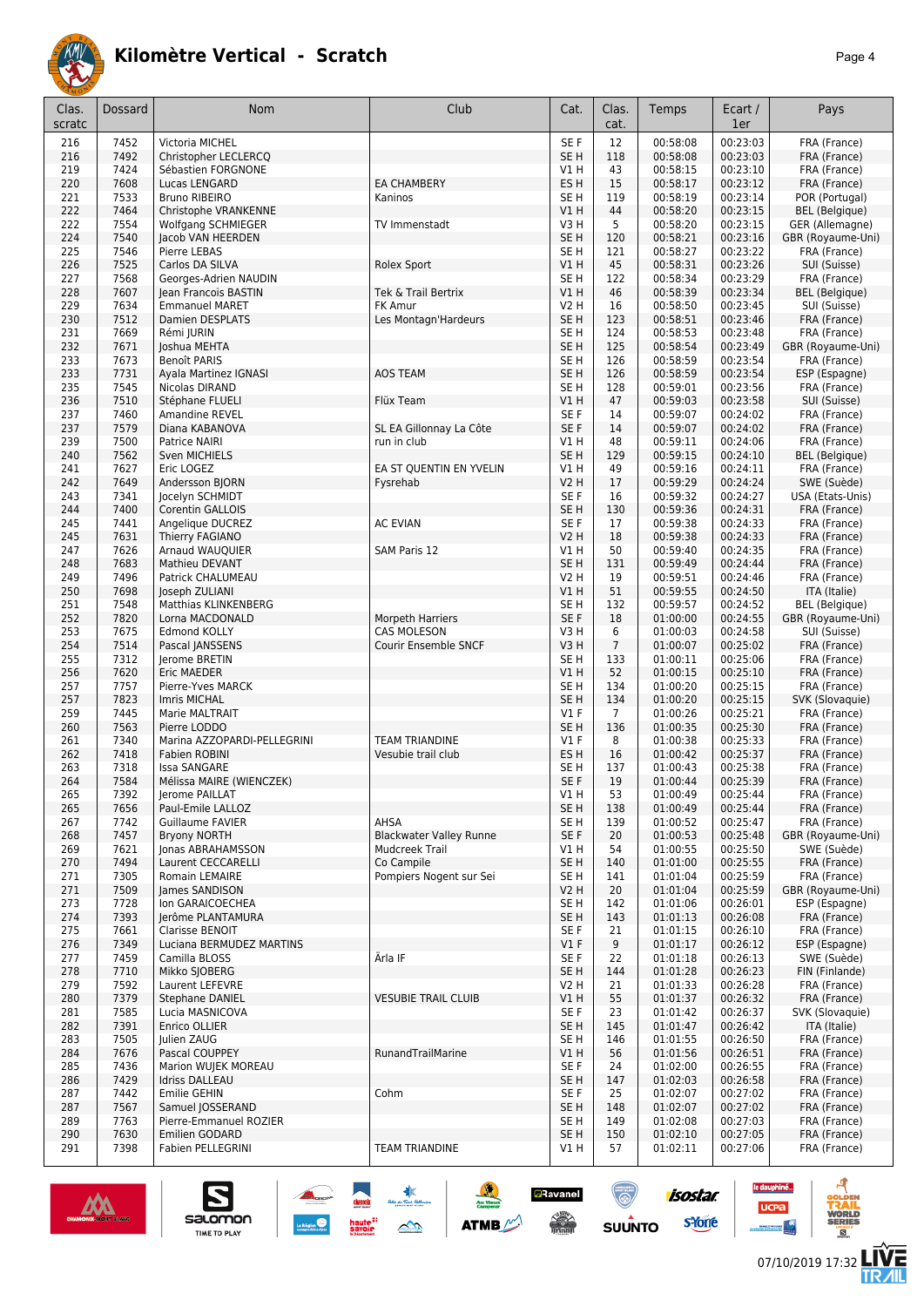

| Clas.<br>scratc | <b>Dossard</b> | Nom                                       | Club                                   | Cat.                    | Clas.<br>cat.    | Temps                | Ecart /<br>1er       | Pays                              |
|-----------------|----------------|-------------------------------------------|----------------------------------------|-------------------------|------------------|----------------------|----------------------|-----------------------------------|
| 292             | 7337           | Celine PLASSERAUD                         |                                        | $VI$ F                  | 10               | 01:02:12             | 00:27:07             | FRA (France)                      |
| 292             | 7506           | Mikael PAPILLON                           |                                        | SE <sub>H</sub>         | 151              | 01:02:12             | 00:27:07             | FRA (France)                      |
| 294             | 7501           | Dimitri BECK                              |                                        | SE <sub>H</sub>         | 152              | 01:02:16             | 00:27:11             | FRA (France)                      |
| 295             | 7650           | Anthony PATTERSON                         | Serpentine                             | <b>V2 H</b>             | 22               | 01:02:18             | 00:27:13             | GBR (Royaume-Uni)                 |
| 296             | 7758           | Jeremy ROHMER                             |                                        | SE H                    | 153              | 01:02:19             | 00:27:14             | FRA (France)                      |
| 297             | 7487           | Ludovic KRAWIEC                           |                                        | VIH                     | 58               | 01:02:29             | 00:27:24             | FRA (France)                      |
| 298<br>299      | 7397<br>7575   | Michel AMIRAL<br>Clémence DAVID           | vesubie trail club<br><b>Team CAMP</b> | V3H<br>JU F             | 8<br>$\mathbf 1$ | 01:02:31<br>01:02:42 | 00:27:26<br>00:27:37 | FRA (France)<br>FRA (France)      |
| 300             | 7508           | Patrice GUIZON                            | <b>ASVA SANOFI</b>                     | <b>V2 H</b>             | 23               | 01:02:44             | 00:27:39             | FRA (France)                      |
| 301             | 7652           | Hugo DEFRANCE                             | Orléans                                | ES H                    | 17               | 01:02:46             | 00:27:41             | FRA (France)                      |
| 302             | 7214           | <b>Stephanie MUFFAT</b>                   |                                        | SE F                    | 26               | 01:02:51             | 00:27:46             | FRA (France)                      |
| 302             | 7474           | Max RAINS                                 |                                        | SE <sub>H</sub>         | 154              | 01:02:51             | 00:27:46             | GBR (Royaume-Uni)                 |
| 304             | 7205           | Margaux JACQUET                           |                                        | SE F                    | 27               | 01:02:53             | 00:27:48             | FRA (France)                      |
| 305             | 7365           | Alexander CHASHKIN                        |                                        | <b>V2 H</b>             | 24               | 01:03:02             | 00:27:57             | RUS (Russie)                      |
| 306             | 7468           | Jean-Marc FAIVRE                          |                                        | V2 H                    | 25               | 01:03:12             | 00:28:07             | FRA (France)                      |
| 307             | 7283<br>7357   | Yann BILLOUD                              | Cop'Ain de Trail                       | V1H                     | 59               | 01:03:13             | 00:28:08<br>00:28:13 | FRA (France)                      |
| 308<br>309      | 7292           | Fabien VOUAUX<br>Thomas GERVAIS           |                                        | SE H<br>VIH             | 155<br>60        | 01:03:18<br>01:03:20 | 00:28:15             | FRA (France)<br>FRA (France)      |
| 310             | 7662           | Alizee PERRAD                             | Racing Club Haut Jura M                | ES F                    | 2                | 01:03:31             | 00:28:26             | FRA (France)                      |
| 311             | 7495           | Eric SOUSSAN                              | <b>VESUBIE TRAIL CLUB 06</b>           | <b>V2 H</b>             | 26               | 01:03:34             | 00:28:29             | FRA (France)                      |
| 312             | 7547           | Nicolas HUMBERTJEAN                       | Vallée de Montmorency T                | V1 H                    | 61               | 01:03:35             | 00:28:30             | FRA (France)                      |
| 313             | 7739           | Simon RUSSELL                             | none                                   | <b>V2 H</b>             | 27               | 01:03:41             | 00:28:36             | GBR (Royaume-Uni)                 |
| 314             | 7860           | Henri VEDIE                               | <b>CHEVRON</b>                         | SE <sub>H</sub>         | 156              | 01:03:45             | 00:28:40             | FRA (France)                      |
| 315             | 7310           | <b>Florent VIDAL</b>                      | Padiclub                               | SE <sub>H</sub>         | 157              | 01:03:53             | 00:28:48             | FRA (France)                      |
| 316             | 7655           | Kévin WAROUX                              |                                        | SE <sub>H</sub>         | 158              | 01:03:56             | 00:28:51             | FRA (France)                      |
| 317             | 7446           | Hazel MCLAUGHLIN                          | Lagan Valley AC                        | V1F                     | 11               | 01:03:58             | 00:28:53             | GBR (Royaume-Uni)                 |
| 318<br>319      | 7670<br>7444   | Yury VORONTSOV<br>Pauline COSTON          |                                        | SE <sub>H</sub><br>SE F | 159<br>28        | 01:04:00             | 00:28:55<br>00:29:04 | RUS (Russie)<br>FRA (France)      |
| 320             | 7395           | Daniel TURIN                              | Velay Athlétisme                       | V1 H                    | 62               | 01:04:09<br>01:04:12 | 00:29:07             | SUI (Suisse)                      |
| 321             | 7601           | Eric VALENTIN                             |                                        | <b>V2 H</b>             | 28               | 01:04:19             | 00:29:14             | FRA (France)                      |
| 322             | 7399           | Julien DOSSMANN                           |                                        | SE H                    | 160              | 01:04:25             | 00:29:20             | FRA (France)                      |
| 323             | 7409           | Alexandre DAMIENS                         |                                        | SE <sub>H</sub>         | 161              | 01:04:28             | 00:29:23             | FRA (France)                      |
| 323             | 7550           | Arnaud FRETE                              | <b>GDM SAINT JAMES</b>                 | V1 H                    | 63               | 01:04:28             | 00:29:23             | FRA (France)                      |
| 325             | 7624           | David AGNELOT                             | <b>ASPSAV Peugeot Vesoul</b>           | V1H                     | 64               | 01:04:36             | 00:29:31             | FRA (France)                      |
| 326             | 7372           | Nicolas KOSSONOGOW                        |                                        | <b>V2 H</b>             | 29               | 01:04:41             | 00:29:36             | FRA (France)                      |
| 327             | 7329           | Vanessa TANNER                            |                                        | SE F                    | 29               | 01:04:48             | 00:29:43             | GBR (Royaume-Uni)                 |
| 327<br>329      | 7396<br>7401   | Renan KOBAYASHI                           | <b>GO ON OUTDOOR</b>                   | SE H                    | 162<br>30        | 01:04:48<br>01:04:49 | 00:29:43<br>00:29:44 | BRA (Brésil)<br>GBR (Royaume-Uni) |
| 329             | 7565           | John MUNRO<br>Gilles BEL                  |                                        | <b>V2 H</b><br>V3H      | 9                | 01:04:49             | 00:29:44             | FRA (France)                      |
| 331             | 7497           | Michel GOUX                               |                                        | V3H                     | 10               | 01:04:50             | 00:29:45             | FRA (France)                      |
| 332             | 7578           | Aude DIET                                 | Salomon Réunion                        | SE F                    | 30               | 01:04:54             | 00:29:49             | FRA (France)                      |
| 333             | 7437           | <b>Emilie PERNIN</b>                      | <b>SPAC SALLANCHES</b>                 | SE F                    | 31               | 01:04:57             | 00:29:52             | FRA (France)                      |
| 333             | 7647           | Benoït SINDIC                             | <b>AC VISE</b>                         | V1 H                    | 65               | 01:04:57             | 00:29:52             | <b>BEL</b> (Belgique)             |
| 335             | 7657           | Carles HIDALGO MORON                      |                                        | SE <sub>H</sub>         | 163              | 01:05:03             | 00:29:58             | ESP (Espagne)                     |
| 336             | 7374           | Alex ROBINI                               | Vesubie trail club                     | V3H                     | 11               | 01:05:07             | 00:30:02             | FRA (France)                      |
| 337<br>338      | 7478<br>7423   | Arnaud CLAVREUL<br><b>Christian MEYER</b> |                                        | VIH                     | 66               | 01:05:08             | 00:30:03             | FRA (France)                      |
| 339             | 7488           | Frédéric LUCKE                            |                                        | V3H<br><b>V2 H</b>      | 12<br>31         | 01:05:13<br>01:05:14 | 00:30:08<br>00:30:09 | FRA (France)<br>FRA (France)      |
| 340             | 7315           | Antoine PICHON                            |                                        | SE H                    | 164              | 01:05:17             | 00:30:12             | FRA (France)                      |
| 341             | 7435           | <b>Emeline MORDAC</b>                     |                                        | SE F                    | 32               | 01:05:26             | 00:30:21             | FRA (France)                      |
| 341             | 7470           | Jean-Baptiste PINLOCHE                    |                                        | SE <sub>H</sub>         | 165              | 01:05:26             | 00:30:21             | FRA (France)                      |
| 343             | 7296           | Olivier BLUM                              | LE Confit                              | VIH                     | 67               | 01:05:42             | 00:30:37             | FRA (France)                      |
| 344             | 7517           | Thibault SIRVENT                          |                                        | SE H                    | 166              | 01:05:48             | 00:30:43             | FRA (France)                      |
| 345             | 7331           | Celia DANIEL                              | <b>VESUBIE TRAIL CLUIB</b>             | $VI$ F                  | 12               | 01:05:54             | 00:30:49             | FRA (France)                      |
| 346             | 7822           | Violette PEPPER                           |                                        | ES F                    | 3                | 01:06:03             | 00:30:58             | GBR (Royaume-Uni)                 |
| 347<br>347      | 7491<br>7511   | Jackson GRIFFITH<br>Xavier MARTIN         | Beirut Marathon Associa                | V1H<br>V1 H             | 68<br>68         | 01:06:17<br>01:06:17 | 00:31:12<br>00:31:12 | GBR (Royaume-Uni)<br>FRA (France) |
| 349             | 7490           | <b>Bernard FARSY</b>                      | <b>CMBM</b>                            | V3H                     | 13               | 01:06:21             | 00:31:16             | FRA (France)                      |
| 349             | 7748           | Lizzie CURRIE                             |                                        | $VI$ F                  | 13               | 01:06:21             | 00:31:16             | GBR (Royaume-Uni)                 |
| 351             | 7404           | <b>Grea DHOLANDER</b>                     | Team VMC                               | SE <sub>H</sub>         | 167              | 01:06:30             | 00:31:25             | <b>BEL</b> (Belgique)             |
| 352             | 7602           | Jordan BROIS                              |                                        | SE H                    | 168              | 01:06:41             | 00:31:36             | FRA (France)                      |
| 352             | 7660           | Nacera AIT HAMADOUCHE                     | rajasport                              | $VI$ F                  | 14               | 01:06:41             | 00:31:36             | FRA (France)                      |
| 354             | 7817           | <b>Trevor INGRAM</b>                      | <b>Fulham Running Club</b>             | V1 H                    | 70               | 01:06:45             | 00:31:40             | GBR (Royaume-Uni)                 |
| 355             | 7244           | François SZYMALKA                         | <b>COURIR MOROGES</b>                  | SE <sub>H</sub>         | 169              | 01:06:47             | 00:31:42             | FRA (France)                      |
| 356             | 7472           | Guillaume CHAZAL                          |                                        | SE H                    | 170              | 01:06:50             | 00:31:45             | FRA (France)                      |
| 356<br>356      | 7493<br>7498   | Christian TROUGHTON<br>Fabien SIGAUDO     | Clapham Chasers                        | VIH<br>V1 H             | 71<br>71         | 01:06:50<br>01:06:50 | 00:31:45<br>00:31:45 | GBR (Royaume-Uni)<br>FRA (France) |
| 359             | 7603           | Christophe PERRIN                         | Decathlon Wittenheim                   | V1H                     | 73               | 01:06:53             | 00:31:48             | FRA (France)                      |
| 360             | 7308           | Nicolas GIRAUD                            |                                        | JU H                    | 5                | 01:07:09             | 00:32:04             | FRA (France)                      |
| 361             | 7573           | Mas Picanyol ELISA                        |                                        | SE F                    | 33               | 01:07:11             | 00:32:06             | ESP (Espagne)                     |
| 362             | 7730           | Jean-Christophe PETIT                     | <b>TTM</b>                             | V2 H                    | 32               | 01:07:19             | 00:32:14             | FRA (France)                      |
| 363             | 7558           | Stéphane GARDY                            |                                        | SE <sub>H</sub>         | 171              | 01:07:37             | 00:32:32             | FRA (France)                      |
| 364             | 7610           | Raphael GRANGER                           | ATMB                                   | V1 H                    | 74               | 01:07:40             | 00:32:35             | FRA (France)                      |
| 365             | 7385           | Alexandre PANI                            |                                        | SE <sub>H</sub>         | 172              | 01:07:41             | 00:32:36             | FRA (France)                      |
| 366             | 7376           | Romain TAMBUZZO                           |                                        | SE <sub>H</sub>         | 173              | 01:07:44             | 00:32:39             | FRA (France)                      |

墊

 $\rightarrow$ 

 $\frac{1}{2}$ 

**ATMB** 

**a**Ravanel

**SERVICE** 

<u>ිල</u>

**SUUNTO** 



S

Salomon

isostar.

**s**Yone

le dauphiné...

**UCPa** 

G

**LIVE<br>TR***A***IL**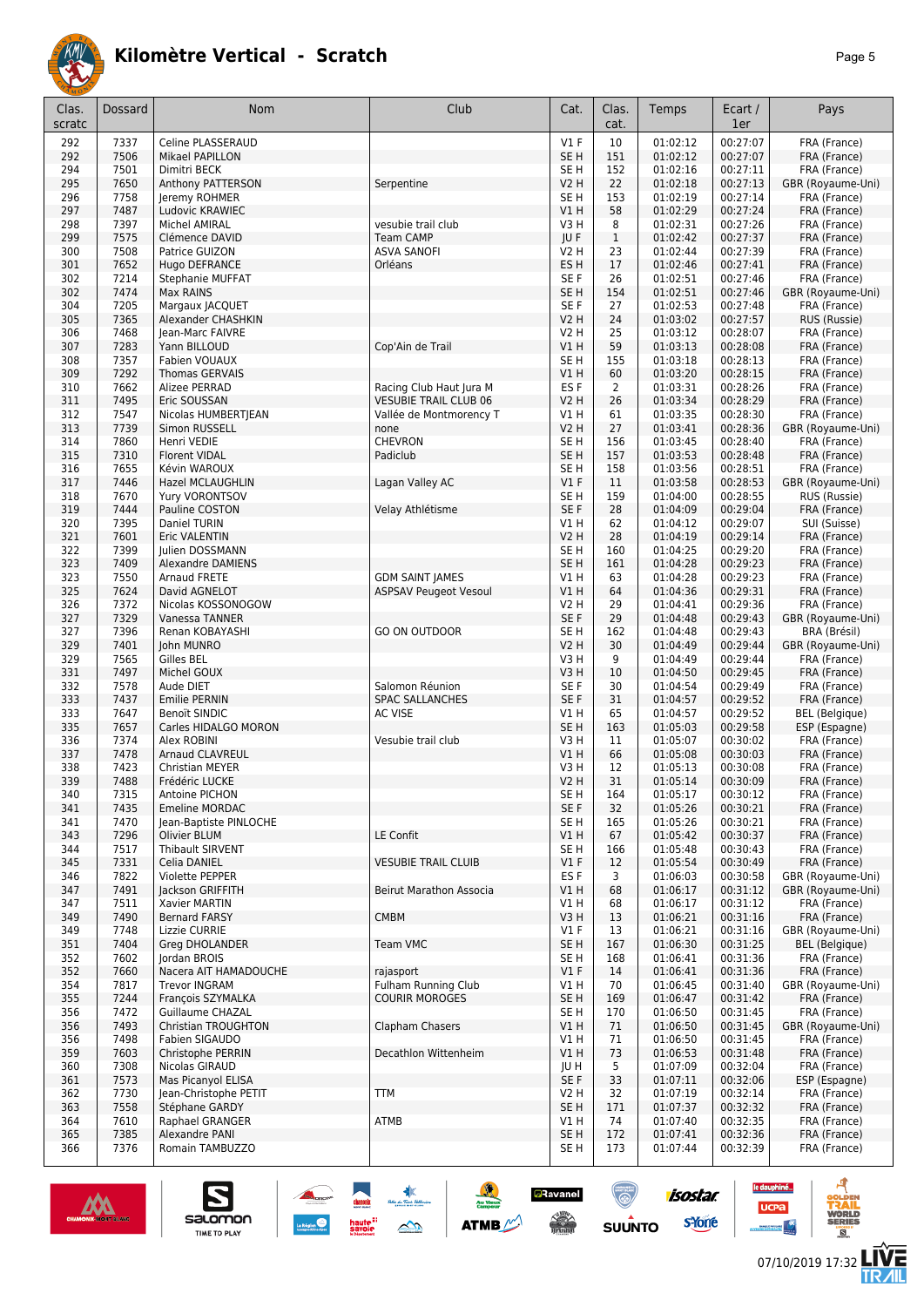

|--|--|

| 34<br>SE F<br>00:32:50<br>FRA (France)<br>367<br>7273<br>Julia TANG<br>01:07:55<br>33<br>00:32:50<br>7756<br><b>V2 H</b><br>01:07:55<br>SUI (Suisse)<br>367<br><b>Fabrice PILLET</b><br>7383<br>34<br>00:32:57<br>369<br>Jacques GHETTI<br><b>V2 H</b><br>01:08:02<br>FRA (France)<br>7338<br>V1F<br>15<br>01:08:03<br>00:32:58<br>370<br>Melissa ANNAND<br>NZL (Nouvelle-<br>Zélande)<br>7301<br><b>V2 H</b><br>35<br>FRA (France)<br>371<br>Philippe SAMOY<br>01:08:07<br>00:33:02<br>7480<br>75<br>372<br>V1H<br>01:08:10<br>00:33:05<br>Jerome DESSERTENNE<br>FRA (France)<br>372<br>7613<br>V1H<br>75<br>01:08:10<br>00:33:05<br>Xavier MASSON<br>FRA (France)<br>7387<br>Asvel Athlé<br>14<br>01:08:26<br>00:33:21<br>374<br><b>Bernard PICHON</b><br>V <sub>3</sub> H<br>FRA (France)<br>7295<br>77<br>01:08:27<br>00:33:22<br>375<br>Jérôme BARBIER<br><b>V1 H</b><br>FRA (France)<br>7323<br>SE F<br>35<br>00:33:29<br>376<br>Constance JACOB<br>01:08:34<br><b>BEL</b> (Belgique)<br>7483<br>SE <sub>H</sub><br>174<br>377<br>Frederic ZACCHI<br>Co campile<br>01:08:40<br>00:33:35<br>FRA (France)<br>7361<br>Vésubie Trail Club 06<br>V1H<br>78<br>00:33:40<br>378<br>Nicolas RUSTAN<br>01:08:45<br>FRA (France)<br>379<br>7394<br>79<br>00:33:45<br>Manuel MAYER<br>ASPTT nice cote d'azur<br><b>V1 H</b><br>01:08:50<br>FRA (France)<br>7612<br>V1H<br>80<br>01:08:53<br>00:33:48<br>380<br>Frederic JOUBERT<br>FRA (France)<br>381<br>7257<br>SE F<br>36<br>01:09:12<br>00:34:07<br>Maud BERJON<br>FRA (France)<br>7428<br>SE <sub>H</sub><br>175<br>01:09:14<br>00:34:09<br>382<br><b>Quentin DELATTRE</b><br>FRA (France)<br>7366<br>SE <sub>H</sub><br>176<br>01:09:23<br>00:34:18<br>383<br>Axel PERIN<br><b>BEL</b> (Belgique)<br>7287<br>Cmbm<br><b>V2 H</b><br>36<br>01:09:26<br>00:34:21<br>384<br>Yann VILLANOVA<br>FRA (France)<br>7754<br>David ROMERO PELEGRIN<br><b>AOS Team Trail</b><br>81<br>01:09:35<br>00:34:30<br>385<br>V1 H<br>ESP (Espagne)<br>7332<br>ES <sub>F</sub><br>$\overline{4}$<br>00:34:34<br>386<br>Andréa BLANDIN-BEZIN<br>Entente Jura Centre Ath<br>01:09:39<br>FRA (France)<br>7382<br><b>V2 H</b><br>37<br>01:09:40<br>00:34:35<br>387<br>Laurent PINGET<br>FRA (France)<br>5<br>7352<br>ES <sub>F</sub><br>00:34:40<br>388<br>Margot SERVE<br><b>ASVEL Athlétisme</b><br>01:09:45<br>FRA (France)<br>7259<br>SE F<br>37<br>389<br>01:10:00<br>00:34:55<br>FRA (France)<br>Delphine RAVERDY<br>7314<br>15<br>V3H<br>390<br>Serge CROZETIERE<br><b>INDIVIDUEL</b><br>01:10:02<br>00:34:57<br>FRA (France)<br>7294<br><b>Trek and Trail Bertrix</b><br>V1H<br>82<br>00:35:00<br>391<br>Mario DUPONT<br>01:10:05<br><b>BEL</b> (Belgique)<br>7302<br>83<br>392<br><b>V1 H</b><br>01:10:10<br>00:35:05<br>FRA (France)<br>Guillaume LEVASSEUR<br>POMPIER Nogent sur sein<br>7596<br>Luc BUCAMP<br><b>V2 H</b><br>38<br>01:10:16<br>00:35:11<br>FRA (France)<br>393<br><b>NOYON CO</b><br>7825<br>SE <sub>H</sub><br>00:35:11<br>393<br>177<br>01:10:16<br>Cédrick VACCARD<br>FRA (France)<br>7300<br>00:35:14<br>V1H<br>84<br>01:10:19<br>395<br>Matthieu NICOD<br>FRA (France)<br>7377<br>00:35:17<br>V3H<br>16<br>01:10:22<br>SUI (Suisse)<br>396<br><b>Benoist GERMANN</b><br>7590<br>85<br>01:10:25<br>00:35:20<br>FRA (France)<br>397<br>David PIPART<br><b>V1 H</b><br>39<br>7380<br><b>V2 H</b><br>01:10:26<br>00:35:21<br>FRA (France)<br>398<br>Jean Philippe PARRO<br>7853<br>$VI$ F<br>16<br>00:35:23<br>399<br>Kate SMYTH<br>01:10:28<br>AUS (Australie)<br>7588<br>SE <sub>H</sub><br>00:35:25<br>400<br>Robin BRESSAN<br>178<br>01:10:30<br>FRA (France)<br>7351<br>401<br>Caroline CHAUVEAU<br>JU F<br>$\overline{2}$<br>01:10:32<br>00:35:27<br>SUI (Suisse)<br>7564<br>V3H<br>17<br>Bruno LODDO<br>01:10:56<br>00:35:51<br>FRA (France)<br>402<br>7201<br>SE <sub>H</sub><br>179<br>00:35:57<br>403<br>Adrien GLEVEAU<br>01:11:02<br>FRA (France)<br>86<br>7677<br>V1H<br>01:11:07<br>00:36:02<br>404<br><b>Rupert CORNEY</b><br>GBR (Royaume-Uni)<br>7659<br>Surahammars SOK<br>V2F<br>00:36:03<br>JPN (Japon)<br>405<br>Hiromi KOBAYASHI<br>$\mathbf{1}$<br>01:11:08<br>38<br>7222<br>SE <sub>F</sub><br>01:11:19<br>00:36:14<br>406<br>Emilie BOUDON<br>FRA (France)<br>7328<br>V2F<br>$\overline{2}$<br>01:11:23<br>00:36:18<br>407<br>Isabelle GRANDJACQUES<br><b>ASVEL</b><br>FRA (France)<br>7370<br>SE <sub>H</sub><br>180<br>01:11:26<br>00:36:21<br>408<br>Remi DUPUIS<br>Courir en Livradois for<br>FRA (France)<br>7388<br>V1H<br>87<br>01:11:29<br>00:36:24<br>409<br>Fabrice TIQUET<br>FRA (France)<br>410<br>7272<br>SE F<br>39<br>01:11:31<br>00:36:26<br>Julie CABARET<br>FRA (France)<br>7350<br>SE F<br>411<br>Andreea CHAPPET-MOISUC<br>40<br>01:11:43<br>00:36:38<br>ROU (Roumanie)<br>7471<br>88<br>412<br>William FAVIER<br>V1 H<br>01:12:04<br>00:36:59<br>FRA (France)<br>41<br>413<br>7267<br>SE F<br>01:12:18<br>00:37:13<br>Marina MEYER<br>FRA (France)<br>414<br>7389<br>Philippe PONCIN<br><b>MARATOURISTES DREUX</b><br>V3 H<br>18<br>01:12:19<br>00:37:14<br>FRA (France)<br>415<br>7473<br>Pierre SOYEZ<br>SE H<br>181<br>01:12:20<br>00:37:15<br>FRA (France)<br>7740<br>Mingrui DU<br>SE <sub>H</sub><br>182<br>01:12:28<br>00:37:23<br>416<br><b>ZXTOUR</b><br>CHN (Chine)<br><b>TRIATHLON EPINAL CLUB</b><br>SE F<br>01:12:32<br>00:37:27<br>417<br>7266<br>Roxane GILLET<br>42<br>FRA (France)<br>SE <sub>H</sub><br>01:12:34<br>418<br>7410<br>Philippe DAMIENS<br>183<br>00:37:29<br>FRA (France)<br>$\sf GIAAC$<br>01:12:34<br>00:37:29<br>GBR (Royaume-Uni)<br>418<br>7431<br><b>Toby GRICE</b><br>VIH<br>89<br>7271<br>01:12:35<br>00:37:30<br>GBR (Royaume-Uni)<br>420<br>Diana KEELING<br>SE F<br>43<br>01:12:37<br>00:37:32<br>421<br>7218<br>Joanna HANKS<br>$VI$ F<br>17<br>GBR (Royaume-Uni)<br>7433<br>$VI$ F<br>18<br>01:12:45<br>00:37:40<br>422<br>Sonia MONDO<br>SUI (Suisse)<br>01:12:49<br>00:37:44<br>NZL (Nouvelle-<br>423<br>7339<br>Lindsay TWISS<br>n/a<br>$VI$ F<br>19<br>Zélande)<br>SE <sub>H</sub><br>424<br>7427<br>Andrew CHURCH<br>184<br>01:12:53<br>00:37:48<br>GBR (Royaume-Uni)<br>7234<br>Christophe PROST<br>V2 H<br>40<br>01:13:00<br>00:37:55<br>FRA (France)<br>425<br>7744<br>É Nóis na Fita<br>90<br>426<br>Alexandre Augusto S. MACHADO<br>V1H<br>01:13:02<br>00:37:57<br>BRA (Brésil)<br>00:38:01<br>427<br>7317<br>Mathieu TAYLIAM<br>SE H<br>185<br>01:13:06<br>FRA (France)<br>7233<br>91<br>428<br>Benoît VANACKER<br>Coureurs du houtland<br>V1H<br>01:13:10<br>00:38:05<br>FRA (France)<br>V2F<br>01:13:11<br>00:38:06<br>429<br>7265<br>Elisabet Anna KARLSSON<br>3<br>SUI (Suisse)<br>7417<br>92<br>01:13:18<br>00:38:13<br>430<br>Marco ZULIANI<br>V1H<br>FRA (France)<br>01:13:44<br>7556<br>Marco RODRIGUEZ<br>V1H<br>93<br>00:38:39<br>SUI (Suisse)<br>431<br>7422<br>SE <sub>H</sub><br>00:38:42<br>432<br>Romain HERISSON<br>186<br>01:13:47<br>FRA (France)<br>00:38:59<br>RUS (Russie)<br>433<br>7324<br>Vinnie the Pooh<br>SE F<br>44<br>01:14:04<br>Ksenia PANTIAVINA<br>434<br>7334<br>Jemma CHAPMAN<br>$VI$ F<br>20<br>01:14:06<br>00:39:01<br>GBR (Royaume-Uni)<br>00:39:03<br>FRA (France)<br>435<br>7371<br>Claude VAQUER<br>V1H<br>94<br>01:14:08<br>00:39:07<br>436<br>7298<br>Jeremy MOSSON<br>SE H<br>187<br>01:14:12<br>LUX (Luxembourg)<br>7551<br>Tom LIENART<br>00:39:15<br><b>BEL</b> (Belgique)<br>437<br>JU H<br>6<br>01:14:20<br>7645<br>SR OBERNAI ATHLÉTISME<br>95<br>FRA (France)<br>438<br>Stephane HOLWEG<br>V1H<br>01:14:28<br>00:39:23<br>439<br>7448<br>Alexandra TOURNOUX<br>45<br>01:14:37<br>00:39:32<br>FRA (France)<br><b>AcvA Trail</b><br>SE F | Clas.<br>scratc | <b>Dossard</b> | <b>Nom</b> | Club | Cat. | Clas.<br>cat. | Temps | Ecart /<br>1er | Pays |
|------------------------------------------------------------------------------------------------------------------------------------------------------------------------------------------------------------------------------------------------------------------------------------------------------------------------------------------------------------------------------------------------------------------------------------------------------------------------------------------------------------------------------------------------------------------------------------------------------------------------------------------------------------------------------------------------------------------------------------------------------------------------------------------------------------------------------------------------------------------------------------------------------------------------------------------------------------------------------------------------------------------------------------------------------------------------------------------------------------------------------------------------------------------------------------------------------------------------------------------------------------------------------------------------------------------------------------------------------------------------------------------------------------------------------------------------------------------------------------------------------------------------------------------------------------------------------------------------------------------------------------------------------------------------------------------------------------------------------------------------------------------------------------------------------------------------------------------------------------------------------------------------------------------------------------------------------------------------------------------------------------------------------------------------------------------------------------------------------------------------------------------------------------------------------------------------------------------------------------------------------------------------------------------------------------------------------------------------------------------------------------------------------------------------------------------------------------------------------------------------------------------------------------------------------------------------------------------------------------------------------------------------------------------------------------------------------------------------------------------------------------------------------------------------------------------------------------------------------------------------------------------------------------------------------------------------------------------------------------------------------------------------------------------------------------------------------------------------------------------------------------------------------------------------------------------------------------------------------------------------------------------------------------------------------------------------------------------------------------------------------------------------------------------------------------------------------------------------------------------------------------------------------------------------------------------------------------------------------------------------------------------------------------------------------------------------------------------------------------------------------------------------------------------------------------------------------------------------------------------------------------------------------------------------------------------------------------------------------------------------------------------------------------------------------------------------------------------------------------------------------------------------------------------------------------------------------------------------------------------------------------------------------------------------------------------------------------------------------------------------------------------------------------------------------------------------------------------------------------------------------------------------------------------------------------------------------------------------------------------------------------------------------------------------------------------------------------------------------------------------------------------------------------------------------------------------------------------------------------------------------------------------------------------------------------------------------------------------------------------------------------------------------------------------------------------------------------------------------------------------------------------------------------------------------------------------------------------------------------------------------------------------------------------------------------------------------------------------------------------------------------------------------------------------------------------------------------------------------------------------------------------------------------------------------------------------------------------------------------------------------------------------------------------------------------------------------------------------------------------------------------------------------------------------------------------------------------------------------------------------------------------------------------------------------------------------------------------------------------------------------------------------------------------------------------------------------------------------------------------------------------------------------------------------------------------------------------------------------------------------------------------------------------------------------------------------------------------------------------------------------------------------------------------------------------------------------------------------------------------------------------------------------------------------------------------------------------------------------------------------------------------------------------------------------------------------------------------------------------------------------------------------------------------------------------------------------------------------------------------------------------------------------------------------------------------------------------------------------------------------------------------------------------------------------------------------------------------------------------------------------------------------------------------------------------------------------------------------------------------------------------------------------------------------------------------------------------------------------------------------------------------------------------------------------------------------------------------------------------------------------------------------------------------------------------------------------------------------------------------------------------------------------|-----------------|----------------|------------|------|------|---------------|-------|----------------|------|
|                                                                                                                                                                                                                                                                                                                                                                                                                                                                                                                                                                                                                                                                                                                                                                                                                                                                                                                                                                                                                                                                                                                                                                                                                                                                                                                                                                                                                                                                                                                                                                                                                                                                                                                                                                                                                                                                                                                                                                                                                                                                                                                                                                                                                                                                                                                                                                                                                                                                                                                                                                                                                                                                                                                                                                                                                                                                                                                                                                                                                                                                                                                                                                                                                                                                                                                                                                                                                                                                                                                                                                                                                                                                                                                                                                                                                                                                                                                                                                                                                                                                                                                                                                                                                                                                                                                                                                                                                                                                                                                                                                                                                                                                                                                                                                                                                                                                                                                                                                                                                                                                                                                                                                                                                                                                                                                                                                                                                                                                                                                                                                                                                                                                                                                                                                                                                                                                                                                                                                                                                                                                                                                                                                                                                                                                                                                                                                                                                                                                                                                                                                                                                                                                                                                                                                                                                                                                                                                                                                                                                                                                                                                                                                                                                                                                                                                                                                                                                                                                                                                                                                                                                                                      |                 |                |            |      |      |               |       |                |      |
|                                                                                                                                                                                                                                                                                                                                                                                                                                                                                                                                                                                                                                                                                                                                                                                                                                                                                                                                                                                                                                                                                                                                                                                                                                                                                                                                                                                                                                                                                                                                                                                                                                                                                                                                                                                                                                                                                                                                                                                                                                                                                                                                                                                                                                                                                                                                                                                                                                                                                                                                                                                                                                                                                                                                                                                                                                                                                                                                                                                                                                                                                                                                                                                                                                                                                                                                                                                                                                                                                                                                                                                                                                                                                                                                                                                                                                                                                                                                                                                                                                                                                                                                                                                                                                                                                                                                                                                                                                                                                                                                                                                                                                                                                                                                                                                                                                                                                                                                                                                                                                                                                                                                                                                                                                                                                                                                                                                                                                                                                                                                                                                                                                                                                                                                                                                                                                                                                                                                                                                                                                                                                                                                                                                                                                                                                                                                                                                                                                                                                                                                                                                                                                                                                                                                                                                                                                                                                                                                                                                                                                                                                                                                                                                                                                                                                                                                                                                                                                                                                                                                                                                                                                                      |                 |                |            |      |      |               |       |                |      |
|                                                                                                                                                                                                                                                                                                                                                                                                                                                                                                                                                                                                                                                                                                                                                                                                                                                                                                                                                                                                                                                                                                                                                                                                                                                                                                                                                                                                                                                                                                                                                                                                                                                                                                                                                                                                                                                                                                                                                                                                                                                                                                                                                                                                                                                                                                                                                                                                                                                                                                                                                                                                                                                                                                                                                                                                                                                                                                                                                                                                                                                                                                                                                                                                                                                                                                                                                                                                                                                                                                                                                                                                                                                                                                                                                                                                                                                                                                                                                                                                                                                                                                                                                                                                                                                                                                                                                                                                                                                                                                                                                                                                                                                                                                                                                                                                                                                                                                                                                                                                                                                                                                                                                                                                                                                                                                                                                                                                                                                                                                                                                                                                                                                                                                                                                                                                                                                                                                                                                                                                                                                                                                                                                                                                                                                                                                                                                                                                                                                                                                                                                                                                                                                                                                                                                                                                                                                                                                                                                                                                                                                                                                                                                                                                                                                                                                                                                                                                                                                                                                                                                                                                                                                      |                 |                |            |      |      |               |       |                |      |
|                                                                                                                                                                                                                                                                                                                                                                                                                                                                                                                                                                                                                                                                                                                                                                                                                                                                                                                                                                                                                                                                                                                                                                                                                                                                                                                                                                                                                                                                                                                                                                                                                                                                                                                                                                                                                                                                                                                                                                                                                                                                                                                                                                                                                                                                                                                                                                                                                                                                                                                                                                                                                                                                                                                                                                                                                                                                                                                                                                                                                                                                                                                                                                                                                                                                                                                                                                                                                                                                                                                                                                                                                                                                                                                                                                                                                                                                                                                                                                                                                                                                                                                                                                                                                                                                                                                                                                                                                                                                                                                                                                                                                                                                                                                                                                                                                                                                                                                                                                                                                                                                                                                                                                                                                                                                                                                                                                                                                                                                                                                                                                                                                                                                                                                                                                                                                                                                                                                                                                                                                                                                                                                                                                                                                                                                                                                                                                                                                                                                                                                                                                                                                                                                                                                                                                                                                                                                                                                                                                                                                                                                                                                                                                                                                                                                                                                                                                                                                                                                                                                                                                                                                                                      |                 |                |            |      |      |               |       |                |      |
|                                                                                                                                                                                                                                                                                                                                                                                                                                                                                                                                                                                                                                                                                                                                                                                                                                                                                                                                                                                                                                                                                                                                                                                                                                                                                                                                                                                                                                                                                                                                                                                                                                                                                                                                                                                                                                                                                                                                                                                                                                                                                                                                                                                                                                                                                                                                                                                                                                                                                                                                                                                                                                                                                                                                                                                                                                                                                                                                                                                                                                                                                                                                                                                                                                                                                                                                                                                                                                                                                                                                                                                                                                                                                                                                                                                                                                                                                                                                                                                                                                                                                                                                                                                                                                                                                                                                                                                                                                                                                                                                                                                                                                                                                                                                                                                                                                                                                                                                                                                                                                                                                                                                                                                                                                                                                                                                                                                                                                                                                                                                                                                                                                                                                                                                                                                                                                                                                                                                                                                                                                                                                                                                                                                                                                                                                                                                                                                                                                                                                                                                                                                                                                                                                                                                                                                                                                                                                                                                                                                                                                                                                                                                                                                                                                                                                                                                                                                                                                                                                                                                                                                                                                                      |                 |                |            |      |      |               |       |                |      |
|                                                                                                                                                                                                                                                                                                                                                                                                                                                                                                                                                                                                                                                                                                                                                                                                                                                                                                                                                                                                                                                                                                                                                                                                                                                                                                                                                                                                                                                                                                                                                                                                                                                                                                                                                                                                                                                                                                                                                                                                                                                                                                                                                                                                                                                                                                                                                                                                                                                                                                                                                                                                                                                                                                                                                                                                                                                                                                                                                                                                                                                                                                                                                                                                                                                                                                                                                                                                                                                                                                                                                                                                                                                                                                                                                                                                                                                                                                                                                                                                                                                                                                                                                                                                                                                                                                                                                                                                                                                                                                                                                                                                                                                                                                                                                                                                                                                                                                                                                                                                                                                                                                                                                                                                                                                                                                                                                                                                                                                                                                                                                                                                                                                                                                                                                                                                                                                                                                                                                                                                                                                                                                                                                                                                                                                                                                                                                                                                                                                                                                                                                                                                                                                                                                                                                                                                                                                                                                                                                                                                                                                                                                                                                                                                                                                                                                                                                                                                                                                                                                                                                                                                                                                      |                 |                |            |      |      |               |       |                |      |
|                                                                                                                                                                                                                                                                                                                                                                                                                                                                                                                                                                                                                                                                                                                                                                                                                                                                                                                                                                                                                                                                                                                                                                                                                                                                                                                                                                                                                                                                                                                                                                                                                                                                                                                                                                                                                                                                                                                                                                                                                                                                                                                                                                                                                                                                                                                                                                                                                                                                                                                                                                                                                                                                                                                                                                                                                                                                                                                                                                                                                                                                                                                                                                                                                                                                                                                                                                                                                                                                                                                                                                                                                                                                                                                                                                                                                                                                                                                                                                                                                                                                                                                                                                                                                                                                                                                                                                                                                                                                                                                                                                                                                                                                                                                                                                                                                                                                                                                                                                                                                                                                                                                                                                                                                                                                                                                                                                                                                                                                                                                                                                                                                                                                                                                                                                                                                                                                                                                                                                                                                                                                                                                                                                                                                                                                                                                                                                                                                                                                                                                                                                                                                                                                                                                                                                                                                                                                                                                                                                                                                                                                                                                                                                                                                                                                                                                                                                                                                                                                                                                                                                                                                                                      |                 |                |            |      |      |               |       |                |      |
|                                                                                                                                                                                                                                                                                                                                                                                                                                                                                                                                                                                                                                                                                                                                                                                                                                                                                                                                                                                                                                                                                                                                                                                                                                                                                                                                                                                                                                                                                                                                                                                                                                                                                                                                                                                                                                                                                                                                                                                                                                                                                                                                                                                                                                                                                                                                                                                                                                                                                                                                                                                                                                                                                                                                                                                                                                                                                                                                                                                                                                                                                                                                                                                                                                                                                                                                                                                                                                                                                                                                                                                                                                                                                                                                                                                                                                                                                                                                                                                                                                                                                                                                                                                                                                                                                                                                                                                                                                                                                                                                                                                                                                                                                                                                                                                                                                                                                                                                                                                                                                                                                                                                                                                                                                                                                                                                                                                                                                                                                                                                                                                                                                                                                                                                                                                                                                                                                                                                                                                                                                                                                                                                                                                                                                                                                                                                                                                                                                                                                                                                                                                                                                                                                                                                                                                                                                                                                                                                                                                                                                                                                                                                                                                                                                                                                                                                                                                                                                                                                                                                                                                                                                                      |                 |                |            |      |      |               |       |                |      |
|                                                                                                                                                                                                                                                                                                                                                                                                                                                                                                                                                                                                                                                                                                                                                                                                                                                                                                                                                                                                                                                                                                                                                                                                                                                                                                                                                                                                                                                                                                                                                                                                                                                                                                                                                                                                                                                                                                                                                                                                                                                                                                                                                                                                                                                                                                                                                                                                                                                                                                                                                                                                                                                                                                                                                                                                                                                                                                                                                                                                                                                                                                                                                                                                                                                                                                                                                                                                                                                                                                                                                                                                                                                                                                                                                                                                                                                                                                                                                                                                                                                                                                                                                                                                                                                                                                                                                                                                                                                                                                                                                                                                                                                                                                                                                                                                                                                                                                                                                                                                                                                                                                                                                                                                                                                                                                                                                                                                                                                                                                                                                                                                                                                                                                                                                                                                                                                                                                                                                                                                                                                                                                                                                                                                                                                                                                                                                                                                                                                                                                                                                                                                                                                                                                                                                                                                                                                                                                                                                                                                                                                                                                                                                                                                                                                                                                                                                                                                                                                                                                                                                                                                                                                      |                 |                |            |      |      |               |       |                |      |
|                                                                                                                                                                                                                                                                                                                                                                                                                                                                                                                                                                                                                                                                                                                                                                                                                                                                                                                                                                                                                                                                                                                                                                                                                                                                                                                                                                                                                                                                                                                                                                                                                                                                                                                                                                                                                                                                                                                                                                                                                                                                                                                                                                                                                                                                                                                                                                                                                                                                                                                                                                                                                                                                                                                                                                                                                                                                                                                                                                                                                                                                                                                                                                                                                                                                                                                                                                                                                                                                                                                                                                                                                                                                                                                                                                                                                                                                                                                                                                                                                                                                                                                                                                                                                                                                                                                                                                                                                                                                                                                                                                                                                                                                                                                                                                                                                                                                                                                                                                                                                                                                                                                                                                                                                                                                                                                                                                                                                                                                                                                                                                                                                                                                                                                                                                                                                                                                                                                                                                                                                                                                                                                                                                                                                                                                                                                                                                                                                                                                                                                                                                                                                                                                                                                                                                                                                                                                                                                                                                                                                                                                                                                                                                                                                                                                                                                                                                                                                                                                                                                                                                                                                                                      |                 |                |            |      |      |               |       |                |      |
|                                                                                                                                                                                                                                                                                                                                                                                                                                                                                                                                                                                                                                                                                                                                                                                                                                                                                                                                                                                                                                                                                                                                                                                                                                                                                                                                                                                                                                                                                                                                                                                                                                                                                                                                                                                                                                                                                                                                                                                                                                                                                                                                                                                                                                                                                                                                                                                                                                                                                                                                                                                                                                                                                                                                                                                                                                                                                                                                                                                                                                                                                                                                                                                                                                                                                                                                                                                                                                                                                                                                                                                                                                                                                                                                                                                                                                                                                                                                                                                                                                                                                                                                                                                                                                                                                                                                                                                                                                                                                                                                                                                                                                                                                                                                                                                                                                                                                                                                                                                                                                                                                                                                                                                                                                                                                                                                                                                                                                                                                                                                                                                                                                                                                                                                                                                                                                                                                                                                                                                                                                                                                                                                                                                                                                                                                                                                                                                                                                                                                                                                                                                                                                                                                                                                                                                                                                                                                                                                                                                                                                                                                                                                                                                                                                                                                                                                                                                                                                                                                                                                                                                                                                                      |                 |                |            |      |      |               |       |                |      |
|                                                                                                                                                                                                                                                                                                                                                                                                                                                                                                                                                                                                                                                                                                                                                                                                                                                                                                                                                                                                                                                                                                                                                                                                                                                                                                                                                                                                                                                                                                                                                                                                                                                                                                                                                                                                                                                                                                                                                                                                                                                                                                                                                                                                                                                                                                                                                                                                                                                                                                                                                                                                                                                                                                                                                                                                                                                                                                                                                                                                                                                                                                                                                                                                                                                                                                                                                                                                                                                                                                                                                                                                                                                                                                                                                                                                                                                                                                                                                                                                                                                                                                                                                                                                                                                                                                                                                                                                                                                                                                                                                                                                                                                                                                                                                                                                                                                                                                                                                                                                                                                                                                                                                                                                                                                                                                                                                                                                                                                                                                                                                                                                                                                                                                                                                                                                                                                                                                                                                                                                                                                                                                                                                                                                                                                                                                                                                                                                                                                                                                                                                                                                                                                                                                                                                                                                                                                                                                                                                                                                                                                                                                                                                                                                                                                                                                                                                                                                                                                                                                                                                                                                                                                      |                 |                |            |      |      |               |       |                |      |
|                                                                                                                                                                                                                                                                                                                                                                                                                                                                                                                                                                                                                                                                                                                                                                                                                                                                                                                                                                                                                                                                                                                                                                                                                                                                                                                                                                                                                                                                                                                                                                                                                                                                                                                                                                                                                                                                                                                                                                                                                                                                                                                                                                                                                                                                                                                                                                                                                                                                                                                                                                                                                                                                                                                                                                                                                                                                                                                                                                                                                                                                                                                                                                                                                                                                                                                                                                                                                                                                                                                                                                                                                                                                                                                                                                                                                                                                                                                                                                                                                                                                                                                                                                                                                                                                                                                                                                                                                                                                                                                                                                                                                                                                                                                                                                                                                                                                                                                                                                                                                                                                                                                                                                                                                                                                                                                                                                                                                                                                                                                                                                                                                                                                                                                                                                                                                                                                                                                                                                                                                                                                                                                                                                                                                                                                                                                                                                                                                                                                                                                                                                                                                                                                                                                                                                                                                                                                                                                                                                                                                                                                                                                                                                                                                                                                                                                                                                                                                                                                                                                                                                                                                                                      |                 |                |            |      |      |               |       |                |      |
|                                                                                                                                                                                                                                                                                                                                                                                                                                                                                                                                                                                                                                                                                                                                                                                                                                                                                                                                                                                                                                                                                                                                                                                                                                                                                                                                                                                                                                                                                                                                                                                                                                                                                                                                                                                                                                                                                                                                                                                                                                                                                                                                                                                                                                                                                                                                                                                                                                                                                                                                                                                                                                                                                                                                                                                                                                                                                                                                                                                                                                                                                                                                                                                                                                                                                                                                                                                                                                                                                                                                                                                                                                                                                                                                                                                                                                                                                                                                                                                                                                                                                                                                                                                                                                                                                                                                                                                                                                                                                                                                                                                                                                                                                                                                                                                                                                                                                                                                                                                                                                                                                                                                                                                                                                                                                                                                                                                                                                                                                                                                                                                                                                                                                                                                                                                                                                                                                                                                                                                                                                                                                                                                                                                                                                                                                                                                                                                                                                                                                                                                                                                                                                                                                                                                                                                                                                                                                                                                                                                                                                                                                                                                                                                                                                                                                                                                                                                                                                                                                                                                                                                                                                                      |                 |                |            |      |      |               |       |                |      |
|                                                                                                                                                                                                                                                                                                                                                                                                                                                                                                                                                                                                                                                                                                                                                                                                                                                                                                                                                                                                                                                                                                                                                                                                                                                                                                                                                                                                                                                                                                                                                                                                                                                                                                                                                                                                                                                                                                                                                                                                                                                                                                                                                                                                                                                                                                                                                                                                                                                                                                                                                                                                                                                                                                                                                                                                                                                                                                                                                                                                                                                                                                                                                                                                                                                                                                                                                                                                                                                                                                                                                                                                                                                                                                                                                                                                                                                                                                                                                                                                                                                                                                                                                                                                                                                                                                                                                                                                                                                                                                                                                                                                                                                                                                                                                                                                                                                                                                                                                                                                                                                                                                                                                                                                                                                                                                                                                                                                                                                                                                                                                                                                                                                                                                                                                                                                                                                                                                                                                                                                                                                                                                                                                                                                                                                                                                                                                                                                                                                                                                                                                                                                                                                                                                                                                                                                                                                                                                                                                                                                                                                                                                                                                                                                                                                                                                                                                                                                                                                                                                                                                                                                                                                      |                 |                |            |      |      |               |       |                |      |
|                                                                                                                                                                                                                                                                                                                                                                                                                                                                                                                                                                                                                                                                                                                                                                                                                                                                                                                                                                                                                                                                                                                                                                                                                                                                                                                                                                                                                                                                                                                                                                                                                                                                                                                                                                                                                                                                                                                                                                                                                                                                                                                                                                                                                                                                                                                                                                                                                                                                                                                                                                                                                                                                                                                                                                                                                                                                                                                                                                                                                                                                                                                                                                                                                                                                                                                                                                                                                                                                                                                                                                                                                                                                                                                                                                                                                                                                                                                                                                                                                                                                                                                                                                                                                                                                                                                                                                                                                                                                                                                                                                                                                                                                                                                                                                                                                                                                                                                                                                                                                                                                                                                                                                                                                                                                                                                                                                                                                                                                                                                                                                                                                                                                                                                                                                                                                                                                                                                                                                                                                                                                                                                                                                                                                                                                                                                                                                                                                                                                                                                                                                                                                                                                                                                                                                                                                                                                                                                                                                                                                                                                                                                                                                                                                                                                                                                                                                                                                                                                                                                                                                                                                                                      |                 |                |            |      |      |               |       |                |      |
|                                                                                                                                                                                                                                                                                                                                                                                                                                                                                                                                                                                                                                                                                                                                                                                                                                                                                                                                                                                                                                                                                                                                                                                                                                                                                                                                                                                                                                                                                                                                                                                                                                                                                                                                                                                                                                                                                                                                                                                                                                                                                                                                                                                                                                                                                                                                                                                                                                                                                                                                                                                                                                                                                                                                                                                                                                                                                                                                                                                                                                                                                                                                                                                                                                                                                                                                                                                                                                                                                                                                                                                                                                                                                                                                                                                                                                                                                                                                                                                                                                                                                                                                                                                                                                                                                                                                                                                                                                                                                                                                                                                                                                                                                                                                                                                                                                                                                                                                                                                                                                                                                                                                                                                                                                                                                                                                                                                                                                                                                                                                                                                                                                                                                                                                                                                                                                                                                                                                                                                                                                                                                                                                                                                                                                                                                                                                                                                                                                                                                                                                                                                                                                                                                                                                                                                                                                                                                                                                                                                                                                                                                                                                                                                                                                                                                                                                                                                                                                                                                                                                                                                                                                                      |                 |                |            |      |      |               |       |                |      |
|                                                                                                                                                                                                                                                                                                                                                                                                                                                                                                                                                                                                                                                                                                                                                                                                                                                                                                                                                                                                                                                                                                                                                                                                                                                                                                                                                                                                                                                                                                                                                                                                                                                                                                                                                                                                                                                                                                                                                                                                                                                                                                                                                                                                                                                                                                                                                                                                                                                                                                                                                                                                                                                                                                                                                                                                                                                                                                                                                                                                                                                                                                                                                                                                                                                                                                                                                                                                                                                                                                                                                                                                                                                                                                                                                                                                                                                                                                                                                                                                                                                                                                                                                                                                                                                                                                                                                                                                                                                                                                                                                                                                                                                                                                                                                                                                                                                                                                                                                                                                                                                                                                                                                                                                                                                                                                                                                                                                                                                                                                                                                                                                                                                                                                                                                                                                                                                                                                                                                                                                                                                                                                                                                                                                                                                                                                                                                                                                                                                                                                                                                                                                                                                                                                                                                                                                                                                                                                                                                                                                                                                                                                                                                                                                                                                                                                                                                                                                                                                                                                                                                                                                                                                      |                 |                |            |      |      |               |       |                |      |
|                                                                                                                                                                                                                                                                                                                                                                                                                                                                                                                                                                                                                                                                                                                                                                                                                                                                                                                                                                                                                                                                                                                                                                                                                                                                                                                                                                                                                                                                                                                                                                                                                                                                                                                                                                                                                                                                                                                                                                                                                                                                                                                                                                                                                                                                                                                                                                                                                                                                                                                                                                                                                                                                                                                                                                                                                                                                                                                                                                                                                                                                                                                                                                                                                                                                                                                                                                                                                                                                                                                                                                                                                                                                                                                                                                                                                                                                                                                                                                                                                                                                                                                                                                                                                                                                                                                                                                                                                                                                                                                                                                                                                                                                                                                                                                                                                                                                                                                                                                                                                                                                                                                                                                                                                                                                                                                                                                                                                                                                                                                                                                                                                                                                                                                                                                                                                                                                                                                                                                                                                                                                                                                                                                                                                                                                                                                                                                                                                                                                                                                                                                                                                                                                                                                                                                                                                                                                                                                                                                                                                                                                                                                                                                                                                                                                                                                                                                                                                                                                                                                                                                                                                                                      |                 |                |            |      |      |               |       |                |      |
|                                                                                                                                                                                                                                                                                                                                                                                                                                                                                                                                                                                                                                                                                                                                                                                                                                                                                                                                                                                                                                                                                                                                                                                                                                                                                                                                                                                                                                                                                                                                                                                                                                                                                                                                                                                                                                                                                                                                                                                                                                                                                                                                                                                                                                                                                                                                                                                                                                                                                                                                                                                                                                                                                                                                                                                                                                                                                                                                                                                                                                                                                                                                                                                                                                                                                                                                                                                                                                                                                                                                                                                                                                                                                                                                                                                                                                                                                                                                                                                                                                                                                                                                                                                                                                                                                                                                                                                                                                                                                                                                                                                                                                                                                                                                                                                                                                                                                                                                                                                                                                                                                                                                                                                                                                                                                                                                                                                                                                                                                                                                                                                                                                                                                                                                                                                                                                                                                                                                                                                                                                                                                                                                                                                                                                                                                                                                                                                                                                                                                                                                                                                                                                                                                                                                                                                                                                                                                                                                                                                                                                                                                                                                                                                                                                                                                                                                                                                                                                                                                                                                                                                                                                                      |                 |                |            |      |      |               |       |                |      |
|                                                                                                                                                                                                                                                                                                                                                                                                                                                                                                                                                                                                                                                                                                                                                                                                                                                                                                                                                                                                                                                                                                                                                                                                                                                                                                                                                                                                                                                                                                                                                                                                                                                                                                                                                                                                                                                                                                                                                                                                                                                                                                                                                                                                                                                                                                                                                                                                                                                                                                                                                                                                                                                                                                                                                                                                                                                                                                                                                                                                                                                                                                                                                                                                                                                                                                                                                                                                                                                                                                                                                                                                                                                                                                                                                                                                                                                                                                                                                                                                                                                                                                                                                                                                                                                                                                                                                                                                                                                                                                                                                                                                                                                                                                                                                                                                                                                                                                                                                                                                                                                                                                                                                                                                                                                                                                                                                                                                                                                                                                                                                                                                                                                                                                                                                                                                                                                                                                                                                                                                                                                                                                                                                                                                                                                                                                                                                                                                                                                                                                                                                                                                                                                                                                                                                                                                                                                                                                                                                                                                                                                                                                                                                                                                                                                                                                                                                                                                                                                                                                                                                                                                                                                      |                 |                |            |      |      |               |       |                |      |
|                                                                                                                                                                                                                                                                                                                                                                                                                                                                                                                                                                                                                                                                                                                                                                                                                                                                                                                                                                                                                                                                                                                                                                                                                                                                                                                                                                                                                                                                                                                                                                                                                                                                                                                                                                                                                                                                                                                                                                                                                                                                                                                                                                                                                                                                                                                                                                                                                                                                                                                                                                                                                                                                                                                                                                                                                                                                                                                                                                                                                                                                                                                                                                                                                                                                                                                                                                                                                                                                                                                                                                                                                                                                                                                                                                                                                                                                                                                                                                                                                                                                                                                                                                                                                                                                                                                                                                                                                                                                                                                                                                                                                                                                                                                                                                                                                                                                                                                                                                                                                                                                                                                                                                                                                                                                                                                                                                                                                                                                                                                                                                                                                                                                                                                                                                                                                                                                                                                                                                                                                                                                                                                                                                                                                                                                                                                                                                                                                                                                                                                                                                                                                                                                                                                                                                                                                                                                                                                                                                                                                                                                                                                                                                                                                                                                                                                                                                                                                                                                                                                                                                                                                                                      |                 |                |            |      |      |               |       |                |      |
|                                                                                                                                                                                                                                                                                                                                                                                                                                                                                                                                                                                                                                                                                                                                                                                                                                                                                                                                                                                                                                                                                                                                                                                                                                                                                                                                                                                                                                                                                                                                                                                                                                                                                                                                                                                                                                                                                                                                                                                                                                                                                                                                                                                                                                                                                                                                                                                                                                                                                                                                                                                                                                                                                                                                                                                                                                                                                                                                                                                                                                                                                                                                                                                                                                                                                                                                                                                                                                                                                                                                                                                                                                                                                                                                                                                                                                                                                                                                                                                                                                                                                                                                                                                                                                                                                                                                                                                                                                                                                                                                                                                                                                                                                                                                                                                                                                                                                                                                                                                                                                                                                                                                                                                                                                                                                                                                                                                                                                                                                                                                                                                                                                                                                                                                                                                                                                                                                                                                                                                                                                                                                                                                                                                                                                                                                                                                                                                                                                                                                                                                                                                                                                                                                                                                                                                                                                                                                                                                                                                                                                                                                                                                                                                                                                                                                                                                                                                                                                                                                                                                                                                                                                                      |                 |                |            |      |      |               |       |                |      |
|                                                                                                                                                                                                                                                                                                                                                                                                                                                                                                                                                                                                                                                                                                                                                                                                                                                                                                                                                                                                                                                                                                                                                                                                                                                                                                                                                                                                                                                                                                                                                                                                                                                                                                                                                                                                                                                                                                                                                                                                                                                                                                                                                                                                                                                                                                                                                                                                                                                                                                                                                                                                                                                                                                                                                                                                                                                                                                                                                                                                                                                                                                                                                                                                                                                                                                                                                                                                                                                                                                                                                                                                                                                                                                                                                                                                                                                                                                                                                                                                                                                                                                                                                                                                                                                                                                                                                                                                                                                                                                                                                                                                                                                                                                                                                                                                                                                                                                                                                                                                                                                                                                                                                                                                                                                                                                                                                                                                                                                                                                                                                                                                                                                                                                                                                                                                                                                                                                                                                                                                                                                                                                                                                                                                                                                                                                                                                                                                                                                                                                                                                                                                                                                                                                                                                                                                                                                                                                                                                                                                                                                                                                                                                                                                                                                                                                                                                                                                                                                                                                                                                                                                                                                      |                 |                |            |      |      |               |       |                |      |
|                                                                                                                                                                                                                                                                                                                                                                                                                                                                                                                                                                                                                                                                                                                                                                                                                                                                                                                                                                                                                                                                                                                                                                                                                                                                                                                                                                                                                                                                                                                                                                                                                                                                                                                                                                                                                                                                                                                                                                                                                                                                                                                                                                                                                                                                                                                                                                                                                                                                                                                                                                                                                                                                                                                                                                                                                                                                                                                                                                                                                                                                                                                                                                                                                                                                                                                                                                                                                                                                                                                                                                                                                                                                                                                                                                                                                                                                                                                                                                                                                                                                                                                                                                                                                                                                                                                                                                                                                                                                                                                                                                                                                                                                                                                                                                                                                                                                                                                                                                                                                                                                                                                                                                                                                                                                                                                                                                                                                                                                                                                                                                                                                                                                                                                                                                                                                                                                                                                                                                                                                                                                                                                                                                                                                                                                                                                                                                                                                                                                                                                                                                                                                                                                                                                                                                                                                                                                                                                                                                                                                                                                                                                                                                                                                                                                                                                                                                                                                                                                                                                                                                                                                                                      |                 |                |            |      |      |               |       |                |      |
|                                                                                                                                                                                                                                                                                                                                                                                                                                                                                                                                                                                                                                                                                                                                                                                                                                                                                                                                                                                                                                                                                                                                                                                                                                                                                                                                                                                                                                                                                                                                                                                                                                                                                                                                                                                                                                                                                                                                                                                                                                                                                                                                                                                                                                                                                                                                                                                                                                                                                                                                                                                                                                                                                                                                                                                                                                                                                                                                                                                                                                                                                                                                                                                                                                                                                                                                                                                                                                                                                                                                                                                                                                                                                                                                                                                                                                                                                                                                                                                                                                                                                                                                                                                                                                                                                                                                                                                                                                                                                                                                                                                                                                                                                                                                                                                                                                                                                                                                                                                                                                                                                                                                                                                                                                                                                                                                                                                                                                                                                                                                                                                                                                                                                                                                                                                                                                                                                                                                                                                                                                                                                                                                                                                                                                                                                                                                                                                                                                                                                                                                                                                                                                                                                                                                                                                                                                                                                                                                                                                                                                                                                                                                                                                                                                                                                                                                                                                                                                                                                                                                                                                                                                                      |                 |                |            |      |      |               |       |                |      |
|                                                                                                                                                                                                                                                                                                                                                                                                                                                                                                                                                                                                                                                                                                                                                                                                                                                                                                                                                                                                                                                                                                                                                                                                                                                                                                                                                                                                                                                                                                                                                                                                                                                                                                                                                                                                                                                                                                                                                                                                                                                                                                                                                                                                                                                                                                                                                                                                                                                                                                                                                                                                                                                                                                                                                                                                                                                                                                                                                                                                                                                                                                                                                                                                                                                                                                                                                                                                                                                                                                                                                                                                                                                                                                                                                                                                                                                                                                                                                                                                                                                                                                                                                                                                                                                                                                                                                                                                                                                                                                                                                                                                                                                                                                                                                                                                                                                                                                                                                                                                                                                                                                                                                                                                                                                                                                                                                                                                                                                                                                                                                                                                                                                                                                                                                                                                                                                                                                                                                                                                                                                                                                                                                                                                                                                                                                                                                                                                                                                                                                                                                                                                                                                                                                                                                                                                                                                                                                                                                                                                                                                                                                                                                                                                                                                                                                                                                                                                                                                                                                                                                                                                                                                      |                 |                |            |      |      |               |       |                |      |
|                                                                                                                                                                                                                                                                                                                                                                                                                                                                                                                                                                                                                                                                                                                                                                                                                                                                                                                                                                                                                                                                                                                                                                                                                                                                                                                                                                                                                                                                                                                                                                                                                                                                                                                                                                                                                                                                                                                                                                                                                                                                                                                                                                                                                                                                                                                                                                                                                                                                                                                                                                                                                                                                                                                                                                                                                                                                                                                                                                                                                                                                                                                                                                                                                                                                                                                                                                                                                                                                                                                                                                                                                                                                                                                                                                                                                                                                                                                                                                                                                                                                                                                                                                                                                                                                                                                                                                                                                                                                                                                                                                                                                                                                                                                                                                                                                                                                                                                                                                                                                                                                                                                                                                                                                                                                                                                                                                                                                                                                                                                                                                                                                                                                                                                                                                                                                                                                                                                                                                                                                                                                                                                                                                                                                                                                                                                                                                                                                                                                                                                                                                                                                                                                                                                                                                                                                                                                                                                                                                                                                                                                                                                                                                                                                                                                                                                                                                                                                                                                                                                                                                                                                                                      |                 |                |            |      |      |               |       |                |      |
|                                                                                                                                                                                                                                                                                                                                                                                                                                                                                                                                                                                                                                                                                                                                                                                                                                                                                                                                                                                                                                                                                                                                                                                                                                                                                                                                                                                                                                                                                                                                                                                                                                                                                                                                                                                                                                                                                                                                                                                                                                                                                                                                                                                                                                                                                                                                                                                                                                                                                                                                                                                                                                                                                                                                                                                                                                                                                                                                                                                                                                                                                                                                                                                                                                                                                                                                                                                                                                                                                                                                                                                                                                                                                                                                                                                                                                                                                                                                                                                                                                                                                                                                                                                                                                                                                                                                                                                                                                                                                                                                                                                                                                                                                                                                                                                                                                                                                                                                                                                                                                                                                                                                                                                                                                                                                                                                                                                                                                                                                                                                                                                                                                                                                                                                                                                                                                                                                                                                                                                                                                                                                                                                                                                                                                                                                                                                                                                                                                                                                                                                                                                                                                                                                                                                                                                                                                                                                                                                                                                                                                                                                                                                                                                                                                                                                                                                                                                                                                                                                                                                                                                                                                                      |                 |                |            |      |      |               |       |                |      |
|                                                                                                                                                                                                                                                                                                                                                                                                                                                                                                                                                                                                                                                                                                                                                                                                                                                                                                                                                                                                                                                                                                                                                                                                                                                                                                                                                                                                                                                                                                                                                                                                                                                                                                                                                                                                                                                                                                                                                                                                                                                                                                                                                                                                                                                                                                                                                                                                                                                                                                                                                                                                                                                                                                                                                                                                                                                                                                                                                                                                                                                                                                                                                                                                                                                                                                                                                                                                                                                                                                                                                                                                                                                                                                                                                                                                                                                                                                                                                                                                                                                                                                                                                                                                                                                                                                                                                                                                                                                                                                                                                                                                                                                                                                                                                                                                                                                                                                                                                                                                                                                                                                                                                                                                                                                                                                                                                                                                                                                                                                                                                                                                                                                                                                                                                                                                                                                                                                                                                                                                                                                                                                                                                                                                                                                                                                                                                                                                                                                                                                                                                                                                                                                                                                                                                                                                                                                                                                                                                                                                                                                                                                                                                                                                                                                                                                                                                                                                                                                                                                                                                                                                                                                      |                 |                |            |      |      |               |       |                |      |
|                                                                                                                                                                                                                                                                                                                                                                                                                                                                                                                                                                                                                                                                                                                                                                                                                                                                                                                                                                                                                                                                                                                                                                                                                                                                                                                                                                                                                                                                                                                                                                                                                                                                                                                                                                                                                                                                                                                                                                                                                                                                                                                                                                                                                                                                                                                                                                                                                                                                                                                                                                                                                                                                                                                                                                                                                                                                                                                                                                                                                                                                                                                                                                                                                                                                                                                                                                                                                                                                                                                                                                                                                                                                                                                                                                                                                                                                                                                                                                                                                                                                                                                                                                                                                                                                                                                                                                                                                                                                                                                                                                                                                                                                                                                                                                                                                                                                                                                                                                                                                                                                                                                                                                                                                                                                                                                                                                                                                                                                                                                                                                                                                                                                                                                                                                                                                                                                                                                                                                                                                                                                                                                                                                                                                                                                                                                                                                                                                                                                                                                                                                                                                                                                                                                                                                                                                                                                                                                                                                                                                                                                                                                                                                                                                                                                                                                                                                                                                                                                                                                                                                                                                                                      |                 |                |            |      |      |               |       |                |      |
|                                                                                                                                                                                                                                                                                                                                                                                                                                                                                                                                                                                                                                                                                                                                                                                                                                                                                                                                                                                                                                                                                                                                                                                                                                                                                                                                                                                                                                                                                                                                                                                                                                                                                                                                                                                                                                                                                                                                                                                                                                                                                                                                                                                                                                                                                                                                                                                                                                                                                                                                                                                                                                                                                                                                                                                                                                                                                                                                                                                                                                                                                                                                                                                                                                                                                                                                                                                                                                                                                                                                                                                                                                                                                                                                                                                                                                                                                                                                                                                                                                                                                                                                                                                                                                                                                                                                                                                                                                                                                                                                                                                                                                                                                                                                                                                                                                                                                                                                                                                                                                                                                                                                                                                                                                                                                                                                                                                                                                                                                                                                                                                                                                                                                                                                                                                                                                                                                                                                                                                                                                                                                                                                                                                                                                                                                                                                                                                                                                                                                                                                                                                                                                                                                                                                                                                                                                                                                                                                                                                                                                                                                                                                                                                                                                                                                                                                                                                                                                                                                                                                                                                                                                                      |                 |                |            |      |      |               |       |                |      |
|                                                                                                                                                                                                                                                                                                                                                                                                                                                                                                                                                                                                                                                                                                                                                                                                                                                                                                                                                                                                                                                                                                                                                                                                                                                                                                                                                                                                                                                                                                                                                                                                                                                                                                                                                                                                                                                                                                                                                                                                                                                                                                                                                                                                                                                                                                                                                                                                                                                                                                                                                                                                                                                                                                                                                                                                                                                                                                                                                                                                                                                                                                                                                                                                                                                                                                                                                                                                                                                                                                                                                                                                                                                                                                                                                                                                                                                                                                                                                                                                                                                                                                                                                                                                                                                                                                                                                                                                                                                                                                                                                                                                                                                                                                                                                                                                                                                                                                                                                                                                                                                                                                                                                                                                                                                                                                                                                                                                                                                                                                                                                                                                                                                                                                                                                                                                                                                                                                                                                                                                                                                                                                                                                                                                                                                                                                                                                                                                                                                                                                                                                                                                                                                                                                                                                                                                                                                                                                                                                                                                                                                                                                                                                                                                                                                                                                                                                                                                                                                                                                                                                                                                                                                      |                 |                |            |      |      |               |       |                |      |
|                                                                                                                                                                                                                                                                                                                                                                                                                                                                                                                                                                                                                                                                                                                                                                                                                                                                                                                                                                                                                                                                                                                                                                                                                                                                                                                                                                                                                                                                                                                                                                                                                                                                                                                                                                                                                                                                                                                                                                                                                                                                                                                                                                                                                                                                                                                                                                                                                                                                                                                                                                                                                                                                                                                                                                                                                                                                                                                                                                                                                                                                                                                                                                                                                                                                                                                                                                                                                                                                                                                                                                                                                                                                                                                                                                                                                                                                                                                                                                                                                                                                                                                                                                                                                                                                                                                                                                                                                                                                                                                                                                                                                                                                                                                                                                                                                                                                                                                                                                                                                                                                                                                                                                                                                                                                                                                                                                                                                                                                                                                                                                                                                                                                                                                                                                                                                                                                                                                                                                                                                                                                                                                                                                                                                                                                                                                                                                                                                                                                                                                                                                                                                                                                                                                                                                                                                                                                                                                                                                                                                                                                                                                                                                                                                                                                                                                                                                                                                                                                                                                                                                                                                                                      |                 |                |            |      |      |               |       |                |      |
|                                                                                                                                                                                                                                                                                                                                                                                                                                                                                                                                                                                                                                                                                                                                                                                                                                                                                                                                                                                                                                                                                                                                                                                                                                                                                                                                                                                                                                                                                                                                                                                                                                                                                                                                                                                                                                                                                                                                                                                                                                                                                                                                                                                                                                                                                                                                                                                                                                                                                                                                                                                                                                                                                                                                                                                                                                                                                                                                                                                                                                                                                                                                                                                                                                                                                                                                                                                                                                                                                                                                                                                                                                                                                                                                                                                                                                                                                                                                                                                                                                                                                                                                                                                                                                                                                                                                                                                                                                                                                                                                                                                                                                                                                                                                                                                                                                                                                                                                                                                                                                                                                                                                                                                                                                                                                                                                                                                                                                                                                                                                                                                                                                                                                                                                                                                                                                                                                                                                                                                                                                                                                                                                                                                                                                                                                                                                                                                                                                                                                                                                                                                                                                                                                                                                                                                                                                                                                                                                                                                                                                                                                                                                                                                                                                                                                                                                                                                                                                                                                                                                                                                                                                                      |                 |                |            |      |      |               |       |                |      |
|                                                                                                                                                                                                                                                                                                                                                                                                                                                                                                                                                                                                                                                                                                                                                                                                                                                                                                                                                                                                                                                                                                                                                                                                                                                                                                                                                                                                                                                                                                                                                                                                                                                                                                                                                                                                                                                                                                                                                                                                                                                                                                                                                                                                                                                                                                                                                                                                                                                                                                                                                                                                                                                                                                                                                                                                                                                                                                                                                                                                                                                                                                                                                                                                                                                                                                                                                                                                                                                                                                                                                                                                                                                                                                                                                                                                                                                                                                                                                                                                                                                                                                                                                                                                                                                                                                                                                                                                                                                                                                                                                                                                                                                                                                                                                                                                                                                                                                                                                                                                                                                                                                                                                                                                                                                                                                                                                                                                                                                                                                                                                                                                                                                                                                                                                                                                                                                                                                                                                                                                                                                                                                                                                                                                                                                                                                                                                                                                                                                                                                                                                                                                                                                                                                                                                                                                                                                                                                                                                                                                                                                                                                                                                                                                                                                                                                                                                                                                                                                                                                                                                                                                                                                      |                 |                |            |      |      |               |       |                |      |
|                                                                                                                                                                                                                                                                                                                                                                                                                                                                                                                                                                                                                                                                                                                                                                                                                                                                                                                                                                                                                                                                                                                                                                                                                                                                                                                                                                                                                                                                                                                                                                                                                                                                                                                                                                                                                                                                                                                                                                                                                                                                                                                                                                                                                                                                                                                                                                                                                                                                                                                                                                                                                                                                                                                                                                                                                                                                                                                                                                                                                                                                                                                                                                                                                                                                                                                                                                                                                                                                                                                                                                                                                                                                                                                                                                                                                                                                                                                                                                                                                                                                                                                                                                                                                                                                                                                                                                                                                                                                                                                                                                                                                                                                                                                                                                                                                                                                                                                                                                                                                                                                                                                                                                                                                                                                                                                                                                                                                                                                                                                                                                                                                                                                                                                                                                                                                                                                                                                                                                                                                                                                                                                                                                                                                                                                                                                                                                                                                                                                                                                                                                                                                                                                                                                                                                                                                                                                                                                                                                                                                                                                                                                                                                                                                                                                                                                                                                                                                                                                                                                                                                                                                                                      |                 |                |            |      |      |               |       |                |      |
|                                                                                                                                                                                                                                                                                                                                                                                                                                                                                                                                                                                                                                                                                                                                                                                                                                                                                                                                                                                                                                                                                                                                                                                                                                                                                                                                                                                                                                                                                                                                                                                                                                                                                                                                                                                                                                                                                                                                                                                                                                                                                                                                                                                                                                                                                                                                                                                                                                                                                                                                                                                                                                                                                                                                                                                                                                                                                                                                                                                                                                                                                                                                                                                                                                                                                                                                                                                                                                                                                                                                                                                                                                                                                                                                                                                                                                                                                                                                                                                                                                                                                                                                                                                                                                                                                                                                                                                                                                                                                                                                                                                                                                                                                                                                                                                                                                                                                                                                                                                                                                                                                                                                                                                                                                                                                                                                                                                                                                                                                                                                                                                                                                                                                                                                                                                                                                                                                                                                                                                                                                                                                                                                                                                                                                                                                                                                                                                                                                                                                                                                                                                                                                                                                                                                                                                                                                                                                                                                                                                                                                                                                                                                                                                                                                                                                                                                                                                                                                                                                                                                                                                                                                                      |                 |                |            |      |      |               |       |                |      |
|                                                                                                                                                                                                                                                                                                                                                                                                                                                                                                                                                                                                                                                                                                                                                                                                                                                                                                                                                                                                                                                                                                                                                                                                                                                                                                                                                                                                                                                                                                                                                                                                                                                                                                                                                                                                                                                                                                                                                                                                                                                                                                                                                                                                                                                                                                                                                                                                                                                                                                                                                                                                                                                                                                                                                                                                                                                                                                                                                                                                                                                                                                                                                                                                                                                                                                                                                                                                                                                                                                                                                                                                                                                                                                                                                                                                                                                                                                                                                                                                                                                                                                                                                                                                                                                                                                                                                                                                                                                                                                                                                                                                                                                                                                                                                                                                                                                                                                                                                                                                                                                                                                                                                                                                                                                                                                                                                                                                                                                                                                                                                                                                                                                                                                                                                                                                                                                                                                                                                                                                                                                                                                                                                                                                                                                                                                                                                                                                                                                                                                                                                                                                                                                                                                                                                                                                                                                                                                                                                                                                                                                                                                                                                                                                                                                                                                                                                                                                                                                                                                                                                                                                                                                      |                 |                |            |      |      |               |       |                |      |
|                                                                                                                                                                                                                                                                                                                                                                                                                                                                                                                                                                                                                                                                                                                                                                                                                                                                                                                                                                                                                                                                                                                                                                                                                                                                                                                                                                                                                                                                                                                                                                                                                                                                                                                                                                                                                                                                                                                                                                                                                                                                                                                                                                                                                                                                                                                                                                                                                                                                                                                                                                                                                                                                                                                                                                                                                                                                                                                                                                                                                                                                                                                                                                                                                                                                                                                                                                                                                                                                                                                                                                                                                                                                                                                                                                                                                                                                                                                                                                                                                                                                                                                                                                                                                                                                                                                                                                                                                                                                                                                                                                                                                                                                                                                                                                                                                                                                                                                                                                                                                                                                                                                                                                                                                                                                                                                                                                                                                                                                                                                                                                                                                                                                                                                                                                                                                                                                                                                                                                                                                                                                                                                                                                                                                                                                                                                                                                                                                                                                                                                                                                                                                                                                                                                                                                                                                                                                                                                                                                                                                                                                                                                                                                                                                                                                                                                                                                                                                                                                                                                                                                                                                                                      |                 |                |            |      |      |               |       |                |      |
|                                                                                                                                                                                                                                                                                                                                                                                                                                                                                                                                                                                                                                                                                                                                                                                                                                                                                                                                                                                                                                                                                                                                                                                                                                                                                                                                                                                                                                                                                                                                                                                                                                                                                                                                                                                                                                                                                                                                                                                                                                                                                                                                                                                                                                                                                                                                                                                                                                                                                                                                                                                                                                                                                                                                                                                                                                                                                                                                                                                                                                                                                                                                                                                                                                                                                                                                                                                                                                                                                                                                                                                                                                                                                                                                                                                                                                                                                                                                                                                                                                                                                                                                                                                                                                                                                                                                                                                                                                                                                                                                                                                                                                                                                                                                                                                                                                                                                                                                                                                                                                                                                                                                                                                                                                                                                                                                                                                                                                                                                                                                                                                                                                                                                                                                                                                                                                                                                                                                                                                                                                                                                                                                                                                                                                                                                                                                                                                                                                                                                                                                                                                                                                                                                                                                                                                                                                                                                                                                                                                                                                                                                                                                                                                                                                                                                                                                                                                                                                                                                                                                                                                                                                                      |                 |                |            |      |      |               |       |                |      |
|                                                                                                                                                                                                                                                                                                                                                                                                                                                                                                                                                                                                                                                                                                                                                                                                                                                                                                                                                                                                                                                                                                                                                                                                                                                                                                                                                                                                                                                                                                                                                                                                                                                                                                                                                                                                                                                                                                                                                                                                                                                                                                                                                                                                                                                                                                                                                                                                                                                                                                                                                                                                                                                                                                                                                                                                                                                                                                                                                                                                                                                                                                                                                                                                                                                                                                                                                                                                                                                                                                                                                                                                                                                                                                                                                                                                                                                                                                                                                                                                                                                                                                                                                                                                                                                                                                                                                                                                                                                                                                                                                                                                                                                                                                                                                                                                                                                                                                                                                                                                                                                                                                                                                                                                                                                                                                                                                                                                                                                                                                                                                                                                                                                                                                                                                                                                                                                                                                                                                                                                                                                                                                                                                                                                                                                                                                                                                                                                                                                                                                                                                                                                                                                                                                                                                                                                                                                                                                                                                                                                                                                                                                                                                                                                                                                                                                                                                                                                                                                                                                                                                                                                                                                      |                 |                |            |      |      |               |       |                |      |
|                                                                                                                                                                                                                                                                                                                                                                                                                                                                                                                                                                                                                                                                                                                                                                                                                                                                                                                                                                                                                                                                                                                                                                                                                                                                                                                                                                                                                                                                                                                                                                                                                                                                                                                                                                                                                                                                                                                                                                                                                                                                                                                                                                                                                                                                                                                                                                                                                                                                                                                                                                                                                                                                                                                                                                                                                                                                                                                                                                                                                                                                                                                                                                                                                                                                                                                                                                                                                                                                                                                                                                                                                                                                                                                                                                                                                                                                                                                                                                                                                                                                                                                                                                                                                                                                                                                                                                                                                                                                                                                                                                                                                                                                                                                                                                                                                                                                                                                                                                                                                                                                                                                                                                                                                                                                                                                                                                                                                                                                                                                                                                                                                                                                                                                                                                                                                                                                                                                                                                                                                                                                                                                                                                                                                                                                                                                                                                                                                                                                                                                                                                                                                                                                                                                                                                                                                                                                                                                                                                                                                                                                                                                                                                                                                                                                                                                                                                                                                                                                                                                                                                                                                                                      |                 |                |            |      |      |               |       |                |      |
|                                                                                                                                                                                                                                                                                                                                                                                                                                                                                                                                                                                                                                                                                                                                                                                                                                                                                                                                                                                                                                                                                                                                                                                                                                                                                                                                                                                                                                                                                                                                                                                                                                                                                                                                                                                                                                                                                                                                                                                                                                                                                                                                                                                                                                                                                                                                                                                                                                                                                                                                                                                                                                                                                                                                                                                                                                                                                                                                                                                                                                                                                                                                                                                                                                                                                                                                                                                                                                                                                                                                                                                                                                                                                                                                                                                                                                                                                                                                                                                                                                                                                                                                                                                                                                                                                                                                                                                                                                                                                                                                                                                                                                                                                                                                                                                                                                                                                                                                                                                                                                                                                                                                                                                                                                                                                                                                                                                                                                                                                                                                                                                                                                                                                                                                                                                                                                                                                                                                                                                                                                                                                                                                                                                                                                                                                                                                                                                                                                                                                                                                                                                                                                                                                                                                                                                                                                                                                                                                                                                                                                                                                                                                                                                                                                                                                                                                                                                                                                                                                                                                                                                                                                                      |                 |                |            |      |      |               |       |                |      |
|                                                                                                                                                                                                                                                                                                                                                                                                                                                                                                                                                                                                                                                                                                                                                                                                                                                                                                                                                                                                                                                                                                                                                                                                                                                                                                                                                                                                                                                                                                                                                                                                                                                                                                                                                                                                                                                                                                                                                                                                                                                                                                                                                                                                                                                                                                                                                                                                                                                                                                                                                                                                                                                                                                                                                                                                                                                                                                                                                                                                                                                                                                                                                                                                                                                                                                                                                                                                                                                                                                                                                                                                                                                                                                                                                                                                                                                                                                                                                                                                                                                                                                                                                                                                                                                                                                                                                                                                                                                                                                                                                                                                                                                                                                                                                                                                                                                                                                                                                                                                                                                                                                                                                                                                                                                                                                                                                                                                                                                                                                                                                                                                                                                                                                                                                                                                                                                                                                                                                                                                                                                                                                                                                                                                                                                                                                                                                                                                                                                                                                                                                                                                                                                                                                                                                                                                                                                                                                                                                                                                                                                                                                                                                                                                                                                                                                                                                                                                                                                                                                                                                                                                                                                      |                 |                |            |      |      |               |       |                |      |
|                                                                                                                                                                                                                                                                                                                                                                                                                                                                                                                                                                                                                                                                                                                                                                                                                                                                                                                                                                                                                                                                                                                                                                                                                                                                                                                                                                                                                                                                                                                                                                                                                                                                                                                                                                                                                                                                                                                                                                                                                                                                                                                                                                                                                                                                                                                                                                                                                                                                                                                                                                                                                                                                                                                                                                                                                                                                                                                                                                                                                                                                                                                                                                                                                                                                                                                                                                                                                                                                                                                                                                                                                                                                                                                                                                                                                                                                                                                                                                                                                                                                                                                                                                                                                                                                                                                                                                                                                                                                                                                                                                                                                                                                                                                                                                                                                                                                                                                                                                                                                                                                                                                                                                                                                                                                                                                                                                                                                                                                                                                                                                                                                                                                                                                                                                                                                                                                                                                                                                                                                                                                                                                                                                                                                                                                                                                                                                                                                                                                                                                                                                                                                                                                                                                                                                                                                                                                                                                                                                                                                                                                                                                                                                                                                                                                                                                                                                                                                                                                                                                                                                                                                                                      |                 |                |            |      |      |               |       |                |      |
|                                                                                                                                                                                                                                                                                                                                                                                                                                                                                                                                                                                                                                                                                                                                                                                                                                                                                                                                                                                                                                                                                                                                                                                                                                                                                                                                                                                                                                                                                                                                                                                                                                                                                                                                                                                                                                                                                                                                                                                                                                                                                                                                                                                                                                                                                                                                                                                                                                                                                                                                                                                                                                                                                                                                                                                                                                                                                                                                                                                                                                                                                                                                                                                                                                                                                                                                                                                                                                                                                                                                                                                                                                                                                                                                                                                                                                                                                                                                                                                                                                                                                                                                                                                                                                                                                                                                                                                                                                                                                                                                                                                                                                                                                                                                                                                                                                                                                                                                                                                                                                                                                                                                                                                                                                                                                                                                                                                                                                                                                                                                                                                                                                                                                                                                                                                                                                                                                                                                                                                                                                                                                                                                                                                                                                                                                                                                                                                                                                                                                                                                                                                                                                                                                                                                                                                                                                                                                                                                                                                                                                                                                                                                                                                                                                                                                                                                                                                                                                                                                                                                                                                                                                                      |                 |                |            |      |      |               |       |                |      |
|                                                                                                                                                                                                                                                                                                                                                                                                                                                                                                                                                                                                                                                                                                                                                                                                                                                                                                                                                                                                                                                                                                                                                                                                                                                                                                                                                                                                                                                                                                                                                                                                                                                                                                                                                                                                                                                                                                                                                                                                                                                                                                                                                                                                                                                                                                                                                                                                                                                                                                                                                                                                                                                                                                                                                                                                                                                                                                                                                                                                                                                                                                                                                                                                                                                                                                                                                                                                                                                                                                                                                                                                                                                                                                                                                                                                                                                                                                                                                                                                                                                                                                                                                                                                                                                                                                                                                                                                                                                                                                                                                                                                                                                                                                                                                                                                                                                                                                                                                                                                                                                                                                                                                                                                                                                                                                                                                                                                                                                                                                                                                                                                                                                                                                                                                                                                                                                                                                                                                                                                                                                                                                                                                                                                                                                                                                                                                                                                                                                                                                                                                                                                                                                                                                                                                                                                                                                                                                                                                                                                                                                                                                                                                                                                                                                                                                                                                                                                                                                                                                                                                                                                                                                      |                 |                |            |      |      |               |       |                |      |
|                                                                                                                                                                                                                                                                                                                                                                                                                                                                                                                                                                                                                                                                                                                                                                                                                                                                                                                                                                                                                                                                                                                                                                                                                                                                                                                                                                                                                                                                                                                                                                                                                                                                                                                                                                                                                                                                                                                                                                                                                                                                                                                                                                                                                                                                                                                                                                                                                                                                                                                                                                                                                                                                                                                                                                                                                                                                                                                                                                                                                                                                                                                                                                                                                                                                                                                                                                                                                                                                                                                                                                                                                                                                                                                                                                                                                                                                                                                                                                                                                                                                                                                                                                                                                                                                                                                                                                                                                                                                                                                                                                                                                                                                                                                                                                                                                                                                                                                                                                                                                                                                                                                                                                                                                                                                                                                                                                                                                                                                                                                                                                                                                                                                                                                                                                                                                                                                                                                                                                                                                                                                                                                                                                                                                                                                                                                                                                                                                                                                                                                                                                                                                                                                                                                                                                                                                                                                                                                                                                                                                                                                                                                                                                                                                                                                                                                                                                                                                                                                                                                                                                                                                                                      |                 |                |            |      |      |               |       |                |      |
|                                                                                                                                                                                                                                                                                                                                                                                                                                                                                                                                                                                                                                                                                                                                                                                                                                                                                                                                                                                                                                                                                                                                                                                                                                                                                                                                                                                                                                                                                                                                                                                                                                                                                                                                                                                                                                                                                                                                                                                                                                                                                                                                                                                                                                                                                                                                                                                                                                                                                                                                                                                                                                                                                                                                                                                                                                                                                                                                                                                                                                                                                                                                                                                                                                                                                                                                                                                                                                                                                                                                                                                                                                                                                                                                                                                                                                                                                                                                                                                                                                                                                                                                                                                                                                                                                                                                                                                                                                                                                                                                                                                                                                                                                                                                                                                                                                                                                                                                                                                                                                                                                                                                                                                                                                                                                                                                                                                                                                                                                                                                                                                                                                                                                                                                                                                                                                                                                                                                                                                                                                                                                                                                                                                                                                                                                                                                                                                                                                                                                                                                                                                                                                                                                                                                                                                                                                                                                                                                                                                                                                                                                                                                                                                                                                                                                                                                                                                                                                                                                                                                                                                                                                                      |                 |                |            |      |      |               |       |                |      |
|                                                                                                                                                                                                                                                                                                                                                                                                                                                                                                                                                                                                                                                                                                                                                                                                                                                                                                                                                                                                                                                                                                                                                                                                                                                                                                                                                                                                                                                                                                                                                                                                                                                                                                                                                                                                                                                                                                                                                                                                                                                                                                                                                                                                                                                                                                                                                                                                                                                                                                                                                                                                                                                                                                                                                                                                                                                                                                                                                                                                                                                                                                                                                                                                                                                                                                                                                                                                                                                                                                                                                                                                                                                                                                                                                                                                                                                                                                                                                                                                                                                                                                                                                                                                                                                                                                                                                                                                                                                                                                                                                                                                                                                                                                                                                                                                                                                                                                                                                                                                                                                                                                                                                                                                                                                                                                                                                                                                                                                                                                                                                                                                                                                                                                                                                                                                                                                                                                                                                                                                                                                                                                                                                                                                                                                                                                                                                                                                                                                                                                                                                                                                                                                                                                                                                                                                                                                                                                                                                                                                                                                                                                                                                                                                                                                                                                                                                                                                                                                                                                                                                                                                                                                      |                 |                |            |      |      |               |       |                |      |
|                                                                                                                                                                                                                                                                                                                                                                                                                                                                                                                                                                                                                                                                                                                                                                                                                                                                                                                                                                                                                                                                                                                                                                                                                                                                                                                                                                                                                                                                                                                                                                                                                                                                                                                                                                                                                                                                                                                                                                                                                                                                                                                                                                                                                                                                                                                                                                                                                                                                                                                                                                                                                                                                                                                                                                                                                                                                                                                                                                                                                                                                                                                                                                                                                                                                                                                                                                                                                                                                                                                                                                                                                                                                                                                                                                                                                                                                                                                                                                                                                                                                                                                                                                                                                                                                                                                                                                                                                                                                                                                                                                                                                                                                                                                                                                                                                                                                                                                                                                                                                                                                                                                                                                                                                                                                                                                                                                                                                                                                                                                                                                                                                                                                                                                                                                                                                                                                                                                                                                                                                                                                                                                                                                                                                                                                                                                                                                                                                                                                                                                                                                                                                                                                                                                                                                                                                                                                                                                                                                                                                                                                                                                                                                                                                                                                                                                                                                                                                                                                                                                                                                                                                                                      |                 |                |            |      |      |               |       |                |      |
|                                                                                                                                                                                                                                                                                                                                                                                                                                                                                                                                                                                                                                                                                                                                                                                                                                                                                                                                                                                                                                                                                                                                                                                                                                                                                                                                                                                                                                                                                                                                                                                                                                                                                                                                                                                                                                                                                                                                                                                                                                                                                                                                                                                                                                                                                                                                                                                                                                                                                                                                                                                                                                                                                                                                                                                                                                                                                                                                                                                                                                                                                                                                                                                                                                                                                                                                                                                                                                                                                                                                                                                                                                                                                                                                                                                                                                                                                                                                                                                                                                                                                                                                                                                                                                                                                                                                                                                                                                                                                                                                                                                                                                                                                                                                                                                                                                                                                                                                                                                                                                                                                                                                                                                                                                                                                                                                                                                                                                                                                                                                                                                                                                                                                                                                                                                                                                                                                                                                                                                                                                                                                                                                                                                                                                                                                                                                                                                                                                                                                                                                                                                                                                                                                                                                                                                                                                                                                                                                                                                                                                                                                                                                                                                                                                                                                                                                                                                                                                                                                                                                                                                                                                                      |                 |                |            |      |      |               |       |                |      |
|                                                                                                                                                                                                                                                                                                                                                                                                                                                                                                                                                                                                                                                                                                                                                                                                                                                                                                                                                                                                                                                                                                                                                                                                                                                                                                                                                                                                                                                                                                                                                                                                                                                                                                                                                                                                                                                                                                                                                                                                                                                                                                                                                                                                                                                                                                                                                                                                                                                                                                                                                                                                                                                                                                                                                                                                                                                                                                                                                                                                                                                                                                                                                                                                                                                                                                                                                                                                                                                                                                                                                                                                                                                                                                                                                                                                                                                                                                                                                                                                                                                                                                                                                                                                                                                                                                                                                                                                                                                                                                                                                                                                                                                                                                                                                                                                                                                                                                                                                                                                                                                                                                                                                                                                                                                                                                                                                                                                                                                                                                                                                                                                                                                                                                                                                                                                                                                                                                                                                                                                                                                                                                                                                                                                                                                                                                                                                                                                                                                                                                                                                                                                                                                                                                                                                                                                                                                                                                                                                                                                                                                                                                                                                                                                                                                                                                                                                                                                                                                                                                                                                                                                                                                      |                 |                |            |      |      |               |       |                |      |
|                                                                                                                                                                                                                                                                                                                                                                                                                                                                                                                                                                                                                                                                                                                                                                                                                                                                                                                                                                                                                                                                                                                                                                                                                                                                                                                                                                                                                                                                                                                                                                                                                                                                                                                                                                                                                                                                                                                                                                                                                                                                                                                                                                                                                                                                                                                                                                                                                                                                                                                                                                                                                                                                                                                                                                                                                                                                                                                                                                                                                                                                                                                                                                                                                                                                                                                                                                                                                                                                                                                                                                                                                                                                                                                                                                                                                                                                                                                                                                                                                                                                                                                                                                                                                                                                                                                                                                                                                                                                                                                                                                                                                                                                                                                                                                                                                                                                                                                                                                                                                                                                                                                                                                                                                                                                                                                                                                                                                                                                                                                                                                                                                                                                                                                                                                                                                                                                                                                                                                                                                                                                                                                                                                                                                                                                                                                                                                                                                                                                                                                                                                                                                                                                                                                                                                                                                                                                                                                                                                                                                                                                                                                                                                                                                                                                                                                                                                                                                                                                                                                                                                                                                                                      |                 |                |            |      |      |               |       |                |      |
|                                                                                                                                                                                                                                                                                                                                                                                                                                                                                                                                                                                                                                                                                                                                                                                                                                                                                                                                                                                                                                                                                                                                                                                                                                                                                                                                                                                                                                                                                                                                                                                                                                                                                                                                                                                                                                                                                                                                                                                                                                                                                                                                                                                                                                                                                                                                                                                                                                                                                                                                                                                                                                                                                                                                                                                                                                                                                                                                                                                                                                                                                                                                                                                                                                                                                                                                                                                                                                                                                                                                                                                                                                                                                                                                                                                                                                                                                                                                                                                                                                                                                                                                                                                                                                                                                                                                                                                                                                                                                                                                                                                                                                                                                                                                                                                                                                                                                                                                                                                                                                                                                                                                                                                                                                                                                                                                                                                                                                                                                                                                                                                                                                                                                                                                                                                                                                                                                                                                                                                                                                                                                                                                                                                                                                                                                                                                                                                                                                                                                                                                                                                                                                                                                                                                                                                                                                                                                                                                                                                                                                                                                                                                                                                                                                                                                                                                                                                                                                                                                                                                                                                                                                                      |                 |                |            |      |      |               |       |                |      |
|                                                                                                                                                                                                                                                                                                                                                                                                                                                                                                                                                                                                                                                                                                                                                                                                                                                                                                                                                                                                                                                                                                                                                                                                                                                                                                                                                                                                                                                                                                                                                                                                                                                                                                                                                                                                                                                                                                                                                                                                                                                                                                                                                                                                                                                                                                                                                                                                                                                                                                                                                                                                                                                                                                                                                                                                                                                                                                                                                                                                                                                                                                                                                                                                                                                                                                                                                                                                                                                                                                                                                                                                                                                                                                                                                                                                                                                                                                                                                                                                                                                                                                                                                                                                                                                                                                                                                                                                                                                                                                                                                                                                                                                                                                                                                                                                                                                                                                                                                                                                                                                                                                                                                                                                                                                                                                                                                                                                                                                                                                                                                                                                                                                                                                                                                                                                                                                                                                                                                                                                                                                                                                                                                                                                                                                                                                                                                                                                                                                                                                                                                                                                                                                                                                                                                                                                                                                                                                                                                                                                                                                                                                                                                                                                                                                                                                                                                                                                                                                                                                                                                                                                                                                      |                 |                |            |      |      |               |       |                |      |
|                                                                                                                                                                                                                                                                                                                                                                                                                                                                                                                                                                                                                                                                                                                                                                                                                                                                                                                                                                                                                                                                                                                                                                                                                                                                                                                                                                                                                                                                                                                                                                                                                                                                                                                                                                                                                                                                                                                                                                                                                                                                                                                                                                                                                                                                                                                                                                                                                                                                                                                                                                                                                                                                                                                                                                                                                                                                                                                                                                                                                                                                                                                                                                                                                                                                                                                                                                                                                                                                                                                                                                                                                                                                                                                                                                                                                                                                                                                                                                                                                                                                                                                                                                                                                                                                                                                                                                                                                                                                                                                                                                                                                                                                                                                                                                                                                                                                                                                                                                                                                                                                                                                                                                                                                                                                                                                                                                                                                                                                                                                                                                                                                                                                                                                                                                                                                                                                                                                                                                                                                                                                                                                                                                                                                                                                                                                                                                                                                                                                                                                                                                                                                                                                                                                                                                                                                                                                                                                                                                                                                                                                                                                                                                                                                                                                                                                                                                                                                                                                                                                                                                                                                                                      |                 |                |            |      |      |               |       |                |      |
|                                                                                                                                                                                                                                                                                                                                                                                                                                                                                                                                                                                                                                                                                                                                                                                                                                                                                                                                                                                                                                                                                                                                                                                                                                                                                                                                                                                                                                                                                                                                                                                                                                                                                                                                                                                                                                                                                                                                                                                                                                                                                                                                                                                                                                                                                                                                                                                                                                                                                                                                                                                                                                                                                                                                                                                                                                                                                                                                                                                                                                                                                                                                                                                                                                                                                                                                                                                                                                                                                                                                                                                                                                                                                                                                                                                                                                                                                                                                                                                                                                                                                                                                                                                                                                                                                                                                                                                                                                                                                                                                                                                                                                                                                                                                                                                                                                                                                                                                                                                                                                                                                                                                                                                                                                                                                                                                                                                                                                                                                                                                                                                                                                                                                                                                                                                                                                                                                                                                                                                                                                                                                                                                                                                                                                                                                                                                                                                                                                                                                                                                                                                                                                                                                                                                                                                                                                                                                                                                                                                                                                                                                                                                                                                                                                                                                                                                                                                                                                                                                                                                                                                                                                                      |                 |                |            |      |      |               |       |                |      |
|                                                                                                                                                                                                                                                                                                                                                                                                                                                                                                                                                                                                                                                                                                                                                                                                                                                                                                                                                                                                                                                                                                                                                                                                                                                                                                                                                                                                                                                                                                                                                                                                                                                                                                                                                                                                                                                                                                                                                                                                                                                                                                                                                                                                                                                                                                                                                                                                                                                                                                                                                                                                                                                                                                                                                                                                                                                                                                                                                                                                                                                                                                                                                                                                                                                                                                                                                                                                                                                                                                                                                                                                                                                                                                                                                                                                                                                                                                                                                                                                                                                                                                                                                                                                                                                                                                                                                                                                                                                                                                                                                                                                                                                                                                                                                                                                                                                                                                                                                                                                                                                                                                                                                                                                                                                                                                                                                                                                                                                                                                                                                                                                                                                                                                                                                                                                                                                                                                                                                                                                                                                                                                                                                                                                                                                                                                                                                                                                                                                                                                                                                                                                                                                                                                                                                                                                                                                                                                                                                                                                                                                                                                                                                                                                                                                                                                                                                                                                                                                                                                                                                                                                                                                      |                 |                |            |      |      |               |       |                |      |
|                                                                                                                                                                                                                                                                                                                                                                                                                                                                                                                                                                                                                                                                                                                                                                                                                                                                                                                                                                                                                                                                                                                                                                                                                                                                                                                                                                                                                                                                                                                                                                                                                                                                                                                                                                                                                                                                                                                                                                                                                                                                                                                                                                                                                                                                                                                                                                                                                                                                                                                                                                                                                                                                                                                                                                                                                                                                                                                                                                                                                                                                                                                                                                                                                                                                                                                                                                                                                                                                                                                                                                                                                                                                                                                                                                                                                                                                                                                                                                                                                                                                                                                                                                                                                                                                                                                                                                                                                                                                                                                                                                                                                                                                                                                                                                                                                                                                                                                                                                                                                                                                                                                                                                                                                                                                                                                                                                                                                                                                                                                                                                                                                                                                                                                                                                                                                                                                                                                                                                                                                                                                                                                                                                                                                                                                                                                                                                                                                                                                                                                                                                                                                                                                                                                                                                                                                                                                                                                                                                                                                                                                                                                                                                                                                                                                                                                                                                                                                                                                                                                                                                                                                                                      |                 |                |            |      |      |               |       |                |      |
|                                                                                                                                                                                                                                                                                                                                                                                                                                                                                                                                                                                                                                                                                                                                                                                                                                                                                                                                                                                                                                                                                                                                                                                                                                                                                                                                                                                                                                                                                                                                                                                                                                                                                                                                                                                                                                                                                                                                                                                                                                                                                                                                                                                                                                                                                                                                                                                                                                                                                                                                                                                                                                                                                                                                                                                                                                                                                                                                                                                                                                                                                                                                                                                                                                                                                                                                                                                                                                                                                                                                                                                                                                                                                                                                                                                                                                                                                                                                                                                                                                                                                                                                                                                                                                                                                                                                                                                                                                                                                                                                                                                                                                                                                                                                                                                                                                                                                                                                                                                                                                                                                                                                                                                                                                                                                                                                                                                                                                                                                                                                                                                                                                                                                                                                                                                                                                                                                                                                                                                                                                                                                                                                                                                                                                                                                                                                                                                                                                                                                                                                                                                                                                                                                                                                                                                                                                                                                                                                                                                                                                                                                                                                                                                                                                                                                                                                                                                                                                                                                                                                                                                                                                                      |                 |                |            |      |      |               |       |                |      |
|                                                                                                                                                                                                                                                                                                                                                                                                                                                                                                                                                                                                                                                                                                                                                                                                                                                                                                                                                                                                                                                                                                                                                                                                                                                                                                                                                                                                                                                                                                                                                                                                                                                                                                                                                                                                                                                                                                                                                                                                                                                                                                                                                                                                                                                                                                                                                                                                                                                                                                                                                                                                                                                                                                                                                                                                                                                                                                                                                                                                                                                                                                                                                                                                                                                                                                                                                                                                                                                                                                                                                                                                                                                                                                                                                                                                                                                                                                                                                                                                                                                                                                                                                                                                                                                                                                                                                                                                                                                                                                                                                                                                                                                                                                                                                                                                                                                                                                                                                                                                                                                                                                                                                                                                                                                                                                                                                                                                                                                                                                                                                                                                                                                                                                                                                                                                                                                                                                                                                                                                                                                                                                                                                                                                                                                                                                                                                                                                                                                                                                                                                                                                                                                                                                                                                                                                                                                                                                                                                                                                                                                                                                                                                                                                                                                                                                                                                                                                                                                                                                                                                                                                                                                      |                 |                |            |      |      |               |       |                |      |
|                                                                                                                                                                                                                                                                                                                                                                                                                                                                                                                                                                                                                                                                                                                                                                                                                                                                                                                                                                                                                                                                                                                                                                                                                                                                                                                                                                                                                                                                                                                                                                                                                                                                                                                                                                                                                                                                                                                                                                                                                                                                                                                                                                                                                                                                                                                                                                                                                                                                                                                                                                                                                                                                                                                                                                                                                                                                                                                                                                                                                                                                                                                                                                                                                                                                                                                                                                                                                                                                                                                                                                                                                                                                                                                                                                                                                                                                                                                                                                                                                                                                                                                                                                                                                                                                                                                                                                                                                                                                                                                                                                                                                                                                                                                                                                                                                                                                                                                                                                                                                                                                                                                                                                                                                                                                                                                                                                                                                                                                                                                                                                                                                                                                                                                                                                                                                                                                                                                                                                                                                                                                                                                                                                                                                                                                                                                                                                                                                                                                                                                                                                                                                                                                                                                                                                                                                                                                                                                                                                                                                                                                                                                                                                                                                                                                                                                                                                                                                                                                                                                                                                                                                                                      |                 |                |            |      |      |               |       |                |      |
|                                                                                                                                                                                                                                                                                                                                                                                                                                                                                                                                                                                                                                                                                                                                                                                                                                                                                                                                                                                                                                                                                                                                                                                                                                                                                                                                                                                                                                                                                                                                                                                                                                                                                                                                                                                                                                                                                                                                                                                                                                                                                                                                                                                                                                                                                                                                                                                                                                                                                                                                                                                                                                                                                                                                                                                                                                                                                                                                                                                                                                                                                                                                                                                                                                                                                                                                                                                                                                                                                                                                                                                                                                                                                                                                                                                                                                                                                                                                                                                                                                                                                                                                                                                                                                                                                                                                                                                                                                                                                                                                                                                                                                                                                                                                                                                                                                                                                                                                                                                                                                                                                                                                                                                                                                                                                                                                                                                                                                                                                                                                                                                                                                                                                                                                                                                                                                                                                                                                                                                                                                                                                                                                                                                                                                                                                                                                                                                                                                                                                                                                                                                                                                                                                                                                                                                                                                                                                                                                                                                                                                                                                                                                                                                                                                                                                                                                                                                                                                                                                                                                                                                                                                                      |                 |                |            |      |      |               |       |                |      |
|                                                                                                                                                                                                                                                                                                                                                                                                                                                                                                                                                                                                                                                                                                                                                                                                                                                                                                                                                                                                                                                                                                                                                                                                                                                                                                                                                                                                                                                                                                                                                                                                                                                                                                                                                                                                                                                                                                                                                                                                                                                                                                                                                                                                                                                                                                                                                                                                                                                                                                                                                                                                                                                                                                                                                                                                                                                                                                                                                                                                                                                                                                                                                                                                                                                                                                                                                                                                                                                                                                                                                                                                                                                                                                                                                                                                                                                                                                                                                                                                                                                                                                                                                                                                                                                                                                                                                                                                                                                                                                                                                                                                                                                                                                                                                                                                                                                                                                                                                                                                                                                                                                                                                                                                                                                                                                                                                                                                                                                                                                                                                                                                                                                                                                                                                                                                                                                                                                                                                                                                                                                                                                                                                                                                                                                                                                                                                                                                                                                                                                                                                                                                                                                                                                                                                                                                                                                                                                                                                                                                                                                                                                                                                                                                                                                                                                                                                                                                                                                                                                                                                                                                                                                      |                 |                |            |      |      |               |       |                |      |
|                                                                                                                                                                                                                                                                                                                                                                                                                                                                                                                                                                                                                                                                                                                                                                                                                                                                                                                                                                                                                                                                                                                                                                                                                                                                                                                                                                                                                                                                                                                                                                                                                                                                                                                                                                                                                                                                                                                                                                                                                                                                                                                                                                                                                                                                                                                                                                                                                                                                                                                                                                                                                                                                                                                                                                                                                                                                                                                                                                                                                                                                                                                                                                                                                                                                                                                                                                                                                                                                                                                                                                                                                                                                                                                                                                                                                                                                                                                                                                                                                                                                                                                                                                                                                                                                                                                                                                                                                                                                                                                                                                                                                                                                                                                                                                                                                                                                                                                                                                                                                                                                                                                                                                                                                                                                                                                                                                                                                                                                                                                                                                                                                                                                                                                                                                                                                                                                                                                                                                                                                                                                                                                                                                                                                                                                                                                                                                                                                                                                                                                                                                                                                                                                                                                                                                                                                                                                                                                                                                                                                                                                                                                                                                                                                                                                                                                                                                                                                                                                                                                                                                                                                                                      |                 |                |            |      |      |               |       |                |      |
|                                                                                                                                                                                                                                                                                                                                                                                                                                                                                                                                                                                                                                                                                                                                                                                                                                                                                                                                                                                                                                                                                                                                                                                                                                                                                                                                                                                                                                                                                                                                                                                                                                                                                                                                                                                                                                                                                                                                                                                                                                                                                                                                                                                                                                                                                                                                                                                                                                                                                                                                                                                                                                                                                                                                                                                                                                                                                                                                                                                                                                                                                                                                                                                                                                                                                                                                                                                                                                                                                                                                                                                                                                                                                                                                                                                                                                                                                                                                                                                                                                                                                                                                                                                                                                                                                                                                                                                                                                                                                                                                                                                                                                                                                                                                                                                                                                                                                                                                                                                                                                                                                                                                                                                                                                                                                                                                                                                                                                                                                                                                                                                                                                                                                                                                                                                                                                                                                                                                                                                                                                                                                                                                                                                                                                                                                                                                                                                                                                                                                                                                                                                                                                                                                                                                                                                                                                                                                                                                                                                                                                                                                                                                                                                                                                                                                                                                                                                                                                                                                                                                                                                                                                                      |                 |                |            |      |      |               |       |                |      |
|                                                                                                                                                                                                                                                                                                                                                                                                                                                                                                                                                                                                                                                                                                                                                                                                                                                                                                                                                                                                                                                                                                                                                                                                                                                                                                                                                                                                                                                                                                                                                                                                                                                                                                                                                                                                                                                                                                                                                                                                                                                                                                                                                                                                                                                                                                                                                                                                                                                                                                                                                                                                                                                                                                                                                                                                                                                                                                                                                                                                                                                                                                                                                                                                                                                                                                                                                                                                                                                                                                                                                                                                                                                                                                                                                                                                                                                                                                                                                                                                                                                                                                                                                                                                                                                                                                                                                                                                                                                                                                                                                                                                                                                                                                                                                                                                                                                                                                                                                                                                                                                                                                                                                                                                                                                                                                                                                                                                                                                                                                                                                                                                                                                                                                                                                                                                                                                                                                                                                                                                                                                                                                                                                                                                                                                                                                                                                                                                                                                                                                                                                                                                                                                                                                                                                                                                                                                                                                                                                                                                                                                                                                                                                                                                                                                                                                                                                                                                                                                                                                                                                                                                                                                      |                 |                |            |      |      |               |       |                |      |
|                                                                                                                                                                                                                                                                                                                                                                                                                                                                                                                                                                                                                                                                                                                                                                                                                                                                                                                                                                                                                                                                                                                                                                                                                                                                                                                                                                                                                                                                                                                                                                                                                                                                                                                                                                                                                                                                                                                                                                                                                                                                                                                                                                                                                                                                                                                                                                                                                                                                                                                                                                                                                                                                                                                                                                                                                                                                                                                                                                                                                                                                                                                                                                                                                                                                                                                                                                                                                                                                                                                                                                                                                                                                                                                                                                                                                                                                                                                                                                                                                                                                                                                                                                                                                                                                                                                                                                                                                                                                                                                                                                                                                                                                                                                                                                                                                                                                                                                                                                                                                                                                                                                                                                                                                                                                                                                                                                                                                                                                                                                                                                                                                                                                                                                                                                                                                                                                                                                                                                                                                                                                                                                                                                                                                                                                                                                                                                                                                                                                                                                                                                                                                                                                                                                                                                                                                                                                                                                                                                                                                                                                                                                                                                                                                                                                                                                                                                                                                                                                                                                                                                                                                                                      |                 |                |            |      |      |               |       |                |      |
|                                                                                                                                                                                                                                                                                                                                                                                                                                                                                                                                                                                                                                                                                                                                                                                                                                                                                                                                                                                                                                                                                                                                                                                                                                                                                                                                                                                                                                                                                                                                                                                                                                                                                                                                                                                                                                                                                                                                                                                                                                                                                                                                                                                                                                                                                                                                                                                                                                                                                                                                                                                                                                                                                                                                                                                                                                                                                                                                                                                                                                                                                                                                                                                                                                                                                                                                                                                                                                                                                                                                                                                                                                                                                                                                                                                                                                                                                                                                                                                                                                                                                                                                                                                                                                                                                                                                                                                                                                                                                                                                                                                                                                                                                                                                                                                                                                                                                                                                                                                                                                                                                                                                                                                                                                                                                                                                                                                                                                                                                                                                                                                                                                                                                                                                                                                                                                                                                                                                                                                                                                                                                                                                                                                                                                                                                                                                                                                                                                                                                                                                                                                                                                                                                                                                                                                                                                                                                                                                                                                                                                                                                                                                                                                                                                                                                                                                                                                                                                                                                                                                                                                                                                                      |                 |                |            |      |      |               |       |                |      |



 $\sum_{\text{SALOMOM}}$ 

 $\frac{1}{2}$ 

**ATMB** 

**a**Ravanel

 $\frac{1}{\sqrt{2}}$ 

 $\overline{a}$ 

怎

**UCPa** 

isostar.

svone

**SUUNTO**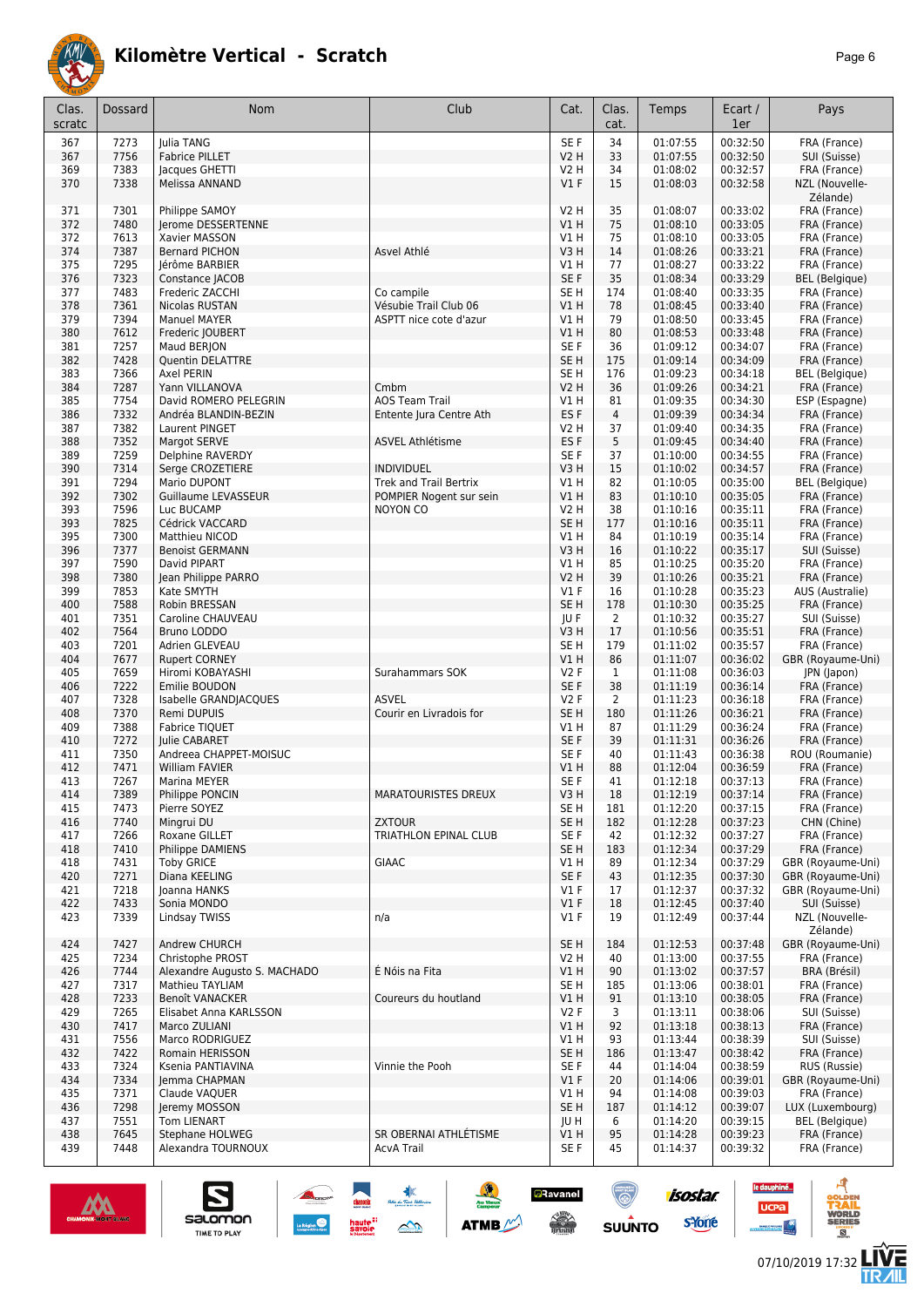

| Clas.<br>scratc | Dossard      | Nom                                      | Club                           | Cat.                               | Clas.<br>cat.  | Temps                | Ecart /<br>1er       | Pays                                  |
|-----------------|--------------|------------------------------------------|--------------------------------|------------------------------------|----------------|----------------------|----------------------|---------------------------------------|
| 440             | 7425         | Mathieu ROCHETTE                         |                                | SE <sub>H</sub>                    | 188            | 01:14:42             | 00:39:37             | FRA (France)                          |
| 441             | 7333         | Genefer ARCHER                           |                                | SE F                               | 46             | 01:14:48             | 00:39:43             | GBR (Royaume-Uni)                     |
| 442             | 7861         | Elise HARDEMAN                           |                                | SE F                               | 47             | 01:15:02             | 00:39:57             | FRA (France)                          |
| 443             | 7384         | <b>Gregory BOURGARD</b>                  |                                | SE <sub>H</sub>                    | 189            | 01:15:15             | 00:40:10             | <b>BEL</b> (Belgique)                 |
| 444             | 7463         | Florian LAMBOLEY                         |                                | SE <sub>H</sub>                    | 190            | 01:15:21             | 00:40:16             | FRA (France)                          |
| 445             | 7600         | Simon PUGET                              |                                | VIH                                | 96             | 01:15:24             | 00:40:19             | FRA (France)                          |
| 446<br>447      | 7274<br>7420 | Aurélia LONG<br>Arthur FEGER             |                                | SE F<br>SE <sub>H</sub>            | 48<br>191      | 01:15:28<br>01:15:29 | 00:40:23<br>00:40:24 | FRA (France)                          |
| 448             | 7285         | Marc NOOTENS                             |                                | V3H                                | 19             | 01:15:32             | 00:40:27             | FRA (France)<br><b>BEL</b> (Belgique) |
| 449             | 7330         | Inês MONTEIRO                            | Kaninos                        | SE F                               | 49             | 01:15:34             | 00:40:29             | POR (Portugal)                        |
| 450             | 7381         | Quentin HUYBENS                          |                                | V1H                                | 97             | 01:15:36             | 00:40:31             | <b>BEL</b> (Belgique)                 |
| 451             | 7609         | Philippe IMHOFF                          |                                | SE <sub>H</sub>                    | 192            | 01:15:42             | 00:40:37             | FRA (France)                          |
| 452             | 7316         | Pascal CHAREYRON                         |                                | V1H                                | 98             | 01:15:44             | 00:40:39             | FRA (France)                          |
| 453             | 7755         | Currie DAVID                             |                                | <b>V2 H</b>                        | 41             | 01:15:54             | 00:40:49             | GBR (Royaume-Uni)                     |
| 454             | 7286         | Eric LEFORT                              |                                | <b>V4 H</b>                        | $\mathbf{1}$   | 01:15:55             | 00:40:50             | FRA (France)                          |
| 455             | 7390         | Thierry IMBERT                           | <b>MENTON MARATHON</b>         | <b>V2 H</b>                        | 42             | 01:16:09             | 00:41:04             | FRA (France)                          |
| 456<br>457      | 7253<br>7288 | <b>Brigitte MOULLEC</b><br>Dominic BRETT |                                | $VI$ F<br>V1 H                     | 21<br>99       | 01:16:11<br>01:16:16 | 00:41:06<br>00:41:11 | FRA (France)<br>MON (Monaco)          |
| 458             | 7646         | Paul ROBERTS                             |                                | V1H                                | 100            | 01:16:26             | 00:41:21             | GBR (Royaume-Uni)                     |
| 459             | 7319         | Pierre BACCON                            |                                | V2 H                               | 43             | 01:16:39             | 00:41:34             | FRA (France)                          |
| 460             | 7251         | Anne Jenny DVERGSDAL                     | Kommunalbanken                 | $VI$ F                             | 22             | 01:16:47             | 00:41:42             | NOR (Norvège)                         |
| 461             | 7443         | Delphine SIMON                           |                                | SE F                               | 50             | 01:16:55             | 00:41:50             | FRA (France)                          |
| 462             | 7482         | <b>Guillaume BONNET</b>                  |                                | SE <sub>H</sub>                    | 193            | 01:17:05             | 00:42:00             | FRA (France)                          |
| 463             | 7293         | Olivier TAMBUZZO                         |                                | SE <sub>H</sub>                    | 194            | 01:17:59             | 00:42:54             | FRA (France)                          |
| 464             | 7290         | <b>Gilbert SERMET MAGDELAIN</b>          | <b>CMBM</b>                    | V4 H                               | 2              | 01:18:01             | 00:42:56             | FRA (France)                          |
| 465             | 7326         | <b>Eleanor KELLY</b>                     | <b>Zurich Happy Runners</b>    | SE F                               | 51             | 01:18:05             | 00:43:00             | GBR (Royaume-Uni)                     |
| 466             | 7591<br>7297 | <b>Teddy RAMASSAMY</b>                   |                                | V1H<br>V1H                         | 101<br>102     | 01:18:17<br>01:18:25 | 00:43:12<br>00:43:20 | FRA (France)<br>FRA (France)          |
| 467<br>468      | 7322         | David SEDE<br>Nathalie PETITJEAN         |                                | V2F                                | 4              | 01:18:44             | 00:43:39             | FRA (France)                          |
| 469             | 7304         | Carlos GUARDIA                           | Unió Esportiva Espoleta        | SE <sub>H</sub>                    | 195            | 01:19:19             | 00:44:14             | ESP (Espagne)                         |
| 470             | 7373         | Jean-Noël OBER                           | ASL LA ROBERTSAU               | V2 H                               | 44             | 01:19:20             | 00:44:15             | FRA (France)                          |
| 471             | 7586         | Thierry WERDERITS                        | Dirty Herd                     | V3H                                | 20             | 01:19:22             | 00:44:17             | USA (Etats-Unis)                      |
| 472             | 7237         | Andy STRONG                              | <b>Tuff Fitty Triathlon Cl</b> | SE H                               | 196            | 01:19:27             | 00:44:22             | GBR (Royaume-Uni)                     |
| 472             | 7412         | Julien GAMEIRO                           | TROP DE POUTINE                | SE <sub>H</sub>                    | 196            | 01:19:27             | 00:44:22             | FRA (France)                          |
| 474             | 7462         | Remi AUBINEAU                            |                                | V1H                                | 103            | 01:19:30             | 00:44:25             | FRA (France)                          |
| 475             | 7485         | Simon BROWN                              |                                | SE <sub>H</sub>                    | 198            | 01:19:36             | 00:44:31             | GBR (Royaume-Uni)                     |
| 476             | 7434         | Fredelina YONG                           |                                | $VI$ F                             | 23             | 01:19:44             | 00:44:39<br>00:44:58 | GBR (Royaume-Uni)                     |
| 477<br>478      | 7363<br>7582 | Raphael WALTHER<br>Elise DELATTRE        |                                | SE <sub>H</sub><br>SE <sub>F</sub> | 199<br>52      | 01:20:03<br>01:20:21 | 00:45:16             | FRA (France)<br>FRA (France)          |
| 479             | 7306         | Maxence ETHIEN                           | La Foulée Forezienne           | JU H                               | $\overline{7}$ | 01:20:32             | 00:45:27             | FRA (France)                          |
| 480             | 7476         | Michel LEBAS                             |                                | V3H                                | 21             | 01:20:55             | 00:45:50             | FRA (France)                          |
| 481             | 7261         | Philippa MARKOU                          | Tribe                          | $VI$ F                             | 24             | 01:21:22             | 00:46:17             | GBR (Royaume-Uni)                     |
| 482             | 7375         | Patrice FRANTZ                           |                                | V1H                                | 104            | 01:21:38             | 00:46:33             | FRA (France)                          |
| 483             | 7456         | Toril S. VIK                             | Varegg                         | $VI$ F                             | 25             | 01:22:20             | 00:47:15             | NOR (Norvège)                         |
| 484             | 7426         | Xavier PEULOT                            |                                | SE H                               | 200            | 01:23:02             | 00:47:57             | FRA (France)                          |
| 485             | 7484         | Luc-André LASNIER                        |                                | SE H                               | 201            | 01:23:20             | 00:48:15             | FRA (France)                          |
| 486<br>487      | 7344<br>7455 | Samantha CULHANE<br>Anna KHOLODKOVA      |                                | V2F<br>SE <sub>F</sub>             | 5<br>53        | 01:23:29<br>01:23:40 | 00:48:24<br>00:48:35 | GBR (Royaume-Uni)<br>RUS (Russie)     |
| 488             | 1510         | Eliane FISCHER                           | jeffbtrail                     | V2 F                               | 6              | 01:23:53             | 00:48:48             | FRA (France)                          |
| 489             | 7581         | Victoria STEARS                          | <b>ASICS FrontRunner UK</b>    | SE F                               | 54             | 01:24:27             | 00:49:22             | GBR (Royaume-Uni)                     |
| 490             | 7411         | Julian CULHANE                           |                                | <b>V2 H</b>                        | 45             | 01:24:39             | 00:49:34             | GBR (Royaume-Uni)                     |
| 491             | 7269         | Laurence TIBLIER                         |                                | V1F                                | 26             | 01:25:00             | 00:49:55             | FRA (France)                          |
| 492             | 7572         | Kasia WOLSKA                             |                                | SE F                               | 55             | 01:25:01             | 00:49:56             | POL (Pologne)                         |
| 493             | 7275         | Fabien DONNADIEU                         |                                | VIH                                | 105            | 01:25:02             | 00:49:57             | FRA (France)                          |
| 494             | 7281         | Paul HART                                | Trent Park Running Club        | V2 H                               | 46             | 01:25:04             | 00:49:59             | GBR (Royaume-Uni)                     |
| 495             | 7224         | Sophie GARDY                             |                                | SE F                               | 56             | 01:25:27             | 00:50:22             | FRA (France)                          |
| 496             | 7364         | Jiří NADHERA                             | nádhera                        | SE H                               | 202            | 01:25:52             | 00:50:47             | CZE (République<br>tchèque)           |
| 497             | 7413         | Robert EBSWORTH                          |                                | V1H                                | 106            | 01:25:54             | 00:50:49             | GBR (Royaume-Uni)                     |
| 498             | 7432         | Khédoudja TROUILLOT                      |                                | V3F                                | $\mathbf{1}$   | 01:26:14             | 00:51:09             | FRA (France)                          |
| 499             | 7745         | Cameron MACCORMAC                        |                                | SE <sub>H</sub>                    | 203            | 01:26:29             | 00:51:24             | GBR (Royaume-Uni)                     |
| 500             | 7747         | Heike DENNHARD                           |                                | SE F                               | 57             | 01:27:15             | 00:52:10             | GER (Allemagne)                       |
| 501             | 7278         | <b>Christian TACHON</b>                  |                                | V3H                                | 22             | 01:27:45             | 00:52:40             | FRA (France)                          |
| 502             | 7358         | Francis BALESTRA                         |                                | V2 H                               | 47             | 01:27:55             | 00:52:50             | FRA (France)                          |
| 503             | 7477         | Chenguang ZHANG                          | zxtour                         | V2H                                | 48             | 01:28:17             | 00:53:12             | CHN (Chine)                           |
| 504             | 7238         | Michael LINK                             | LG Schucku Lucku               | SE <sub>H</sub>                    | 204            | 01:28:30             | 00:53:25             | GER (Allemagne)                       |
| 505             | 7475         | Frederic ALIX                            |                                | VIH                                | 107            | 01:28:33             | 00:53:28             | FRA (France)                          |
| 506<br>506      | 7280<br>7307 | Yannis MARION<br>Hervé WALLERANT         | tri saleve                     | SE <sub>H</sub><br>V2H             | 205<br>49      | 01:28:34<br>01:28:34 | 00:53:29<br>00:53:29 | FRA (France)<br>FRA (France)          |
| 508             | 7256         | Dominique HOFMAN                         | ASL LA ROBERTSAU/JEFF B        | V2F                                | $\overline{7}$ | 01:28:42             | 00:53:37             | FRA (France)                          |
| 509             | 7206         | Catriona MOXHAM                          |                                | $VI$ F                             | 27             | 01:28:46             | 00:53:41             | AUS (Australie)                       |
| 510             | 7327         | Aileen YONG                              | <b>BORNEO ULTRA TRAILS S/B</b> | $VI$ F                             | 28             | 01:28:48             | 00:53:43             | MAS (Malaisie)                        |
| 511             | 7202         | <b>Matias TERRIER</b>                    | pionnier                       | SE <sub>H</sub>                    | 206            | 01:29:02             | 00:53:57             | FRA (France)                          |
| 512             | 7220         | Rachel GENESTA                           |                                | $VI$ F                             | 29             | 01:29:34             | 00:54:29             | FRA (France)                          |
| 513             | 7594         | Giancarlo COVOLO HECK                    | You Climb                      | V1H                                | 108            | 01:29:57             | 00:54:52             | BRA (Brésil)                          |

惠

 $\rightarrow$ 

 $\frac{1}{2}$ 

ATMB

**a**Ravanel

**SERVICE** 

 $\bigcirc$ 

 $su\overset{\bullet}{\mathsf{unro}}$ 



S

Salomon



**LIVE<br>TR***A***IL** 

le dauphiné...

**UCPa** 

- 4

**isostar** 

**s**Yone